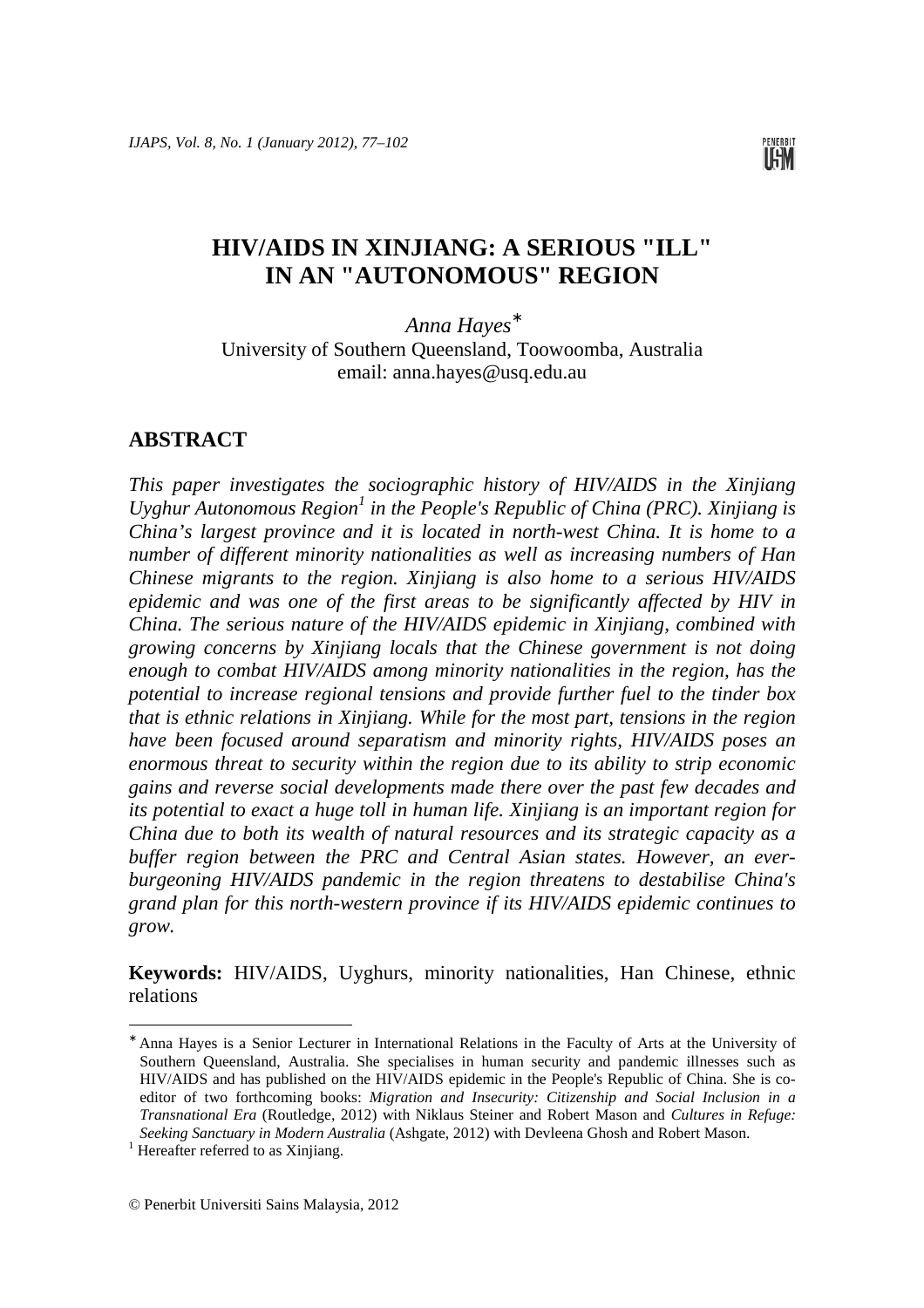## **INTRODUCTION**

At the end of 2009, it was estimated there were 740,000 people living with HIV/AIDS (PLWHA) in the PRC (Ministry of Health of the People's Republic of China 2010: 5). Although the Chinese government reported that the epidemic in China was slowing and the national prevalence of HIV/AIDS there has remained low at approximately 0.057% by the close of 2009 (Li et al. 2010: ii66), it also stated that HIV transmission was diversifying and sexual transmission had become the primary transmission mode (Ministry of Health of the People's Republic of China 2010: 5). Sexual transmission of HIV increases the likelihood of HIV/AIDS spreading rapidly through the general population. Therefore, although national figures on HIV/AIDS for China appear to be steady, these numbers could rise quite fast if China experiences a growth period of HIV transmission among the general population. The hardest hit provinces in China are Yunnan, Guangxi, Henan, Sichuan, Guangdong as well as the Xinjiang Uyghur Autonomous Region. It has been estimated that they account for approximately 70–80% of China's total reported HIV/AIDS cases (ibid). These provincial statistics demonstrate that some regions of China are experiencing characteristics of epidemic growth among the general population. In Xinjiang, there is a significant HIV/AIDS epidemic among traditional high-risk groups such as injecting drug users (IDUs) and commercial sex workers (CSWs), as well as sections of its general population. Xinjiang is the PRC's largest administrative district and it is located in north-west China. The total number of people living with HIV/AIDS (PLWHA) in Xinjiang is officially estimated to be in the vicinity of around 60,000 (Gill and Gang 2006; Tianshan Net 2010; Xinjiang Bureau of Health HIV/AIDS Control Office 2010). Furthermore, Xinjiang is home to almost 10% of the total HIV infections in China, even though its population only accounts for approximately 1% of China's overall population (ibid). According to Tianshan Net (2010), Xinjiang "has the fastest spread of the disease [HIV/AIDS] in China." Therefore, it is important that the HIV/AIDS epidemic there be given considered attention and research focus. This paper examines the HIV/AIDS epidemic in Xinjiang Uyghur Autonomous Region and considers how the sociographic history of Xinjiang is intertwined with both its burgeoning epidemic and Chinese government responses to the epidemic.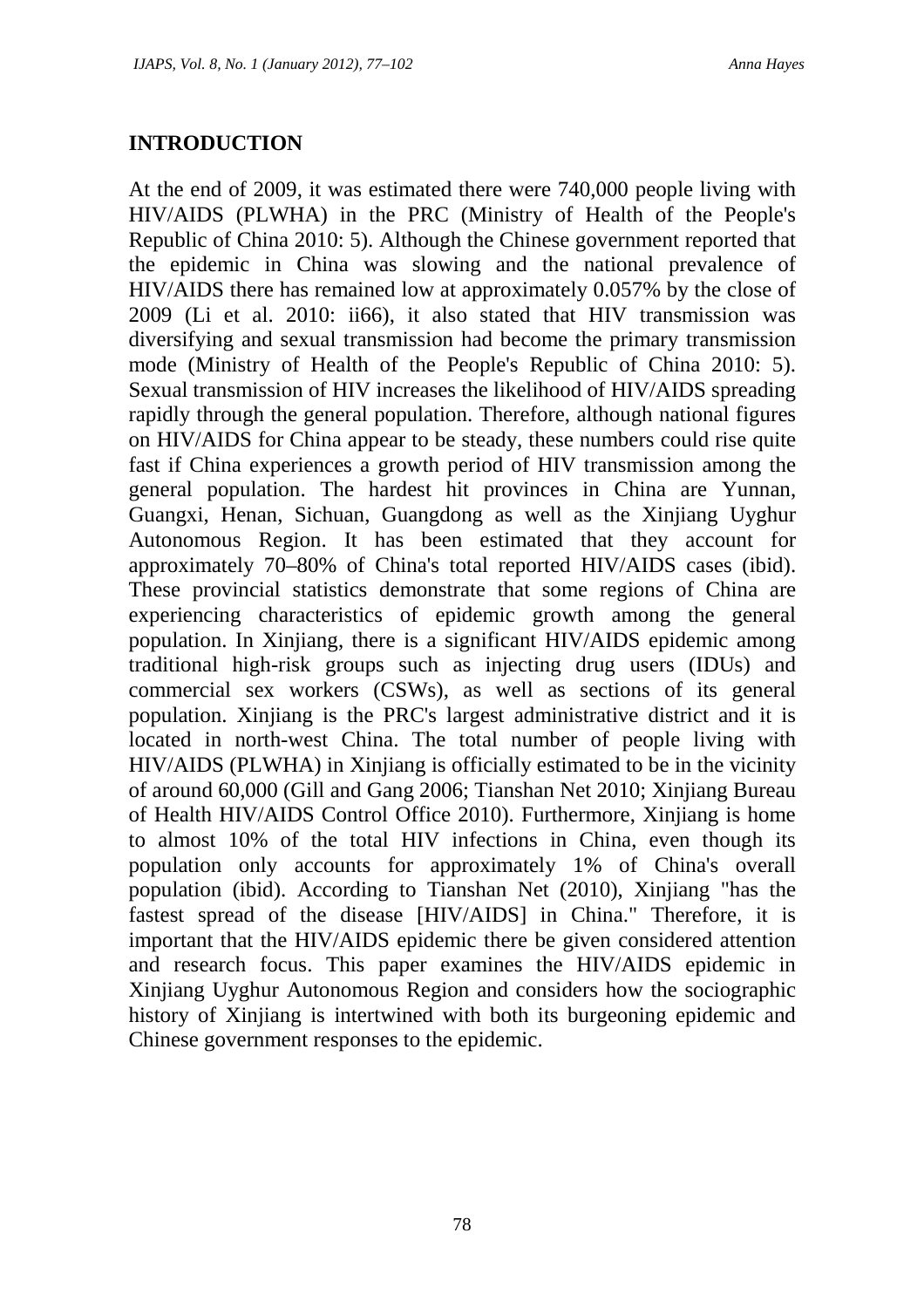## **BACKGROUND: ETHNIC RELATIONS AND REGIONAL**  "**AUTONOMY**"

Xinjiang has a diverse minority nationality (*shaoshu minzu*) population and is home to Uyghurs, Huis, Mongolians, Kazakhs, Xibos, Kirgiz, Uzbeks, Manchus, Tatars, Tajiks, Daghurs and Russians, along with other minority groups who have recently been migrating to the region (Tianshan Net 2007). Its total population numbers in the vicinity of 20.5 million, of whom 60.3% belong to the minority nationalities (Statistical Bureau of Xinjiang Uyghur Autonomous Region 2007). The Uyghurs have long been the region's majority population and they number in the vicinity of 9.5 million. They account for nearly 46% of the region's total population. However, their majority status within the region is changing due to continued Han Chinese migration to the area.<sup>2</sup> The Han population recently reached 8.12 million and they now account for approximately 39.7% of the overall population in Xinjiang (Tianshan Net 2007).

Government programs, as well as private economic motivations, have encouraged Han Chinese to migrate to Xinjiang. Their presence and influence has caused a "Sinicisation" of the region. This Sinicisation has not gone unnoticed by the region's minority nationalities, many of whom resentfully regard the migrants as competition for jobs and thus as competition for the enjoyment of economic prosperity within the region. Mackerras (2004) states that some Uyghurs regard Han migrants to the region as "foreign overlords who take land and jobs from local people." However, this is not a view applied to all Han migrants. Those who migrated to the region in the 1950s and 1960s are often less resented because they are seen to be more sympathetic to Uyghurs and to have demonstrated their loyalty to Xinjiang. This differentiation is partly to do with the large numbers of migrant workers who travel to Xinjiang each year with the sole aim of making money to remit back home. This is seen as a significant drain on the region's economy and long-term prosperity.

It is also perceived that Han Chinese migrants are taking jobs that could be filled by Uyghurs and other minority nationalities. If we consider government, party and social security sectors this is an accurate conclusion to draw. Han Chinese workers account for 59% of the employees in these sectors (Iredale et al. 2001: 169). In prospecting and geological surveying they account for 88% of the workforce, in the scientific fields the percentage is 85.2%, in health and hygiene it is 66% and in the real estate market

 $2$  In 1949, Uyghurs accounted for 76% of Xinjiang's population. By 1964, this figure had dropped to 55%, it was 46% in 1986, returning to 47% by 1990 (He and Guo 2000: 147). This demonstrates that Han migration to the region has had a significant impact on the ethnic ratios in Xinjiang. In 1949, Han Chinese constituted only 6.7% of the population in Xinjiang. By 1990, this figure had risen to 37.6% (Iredale et al. 2001: 166).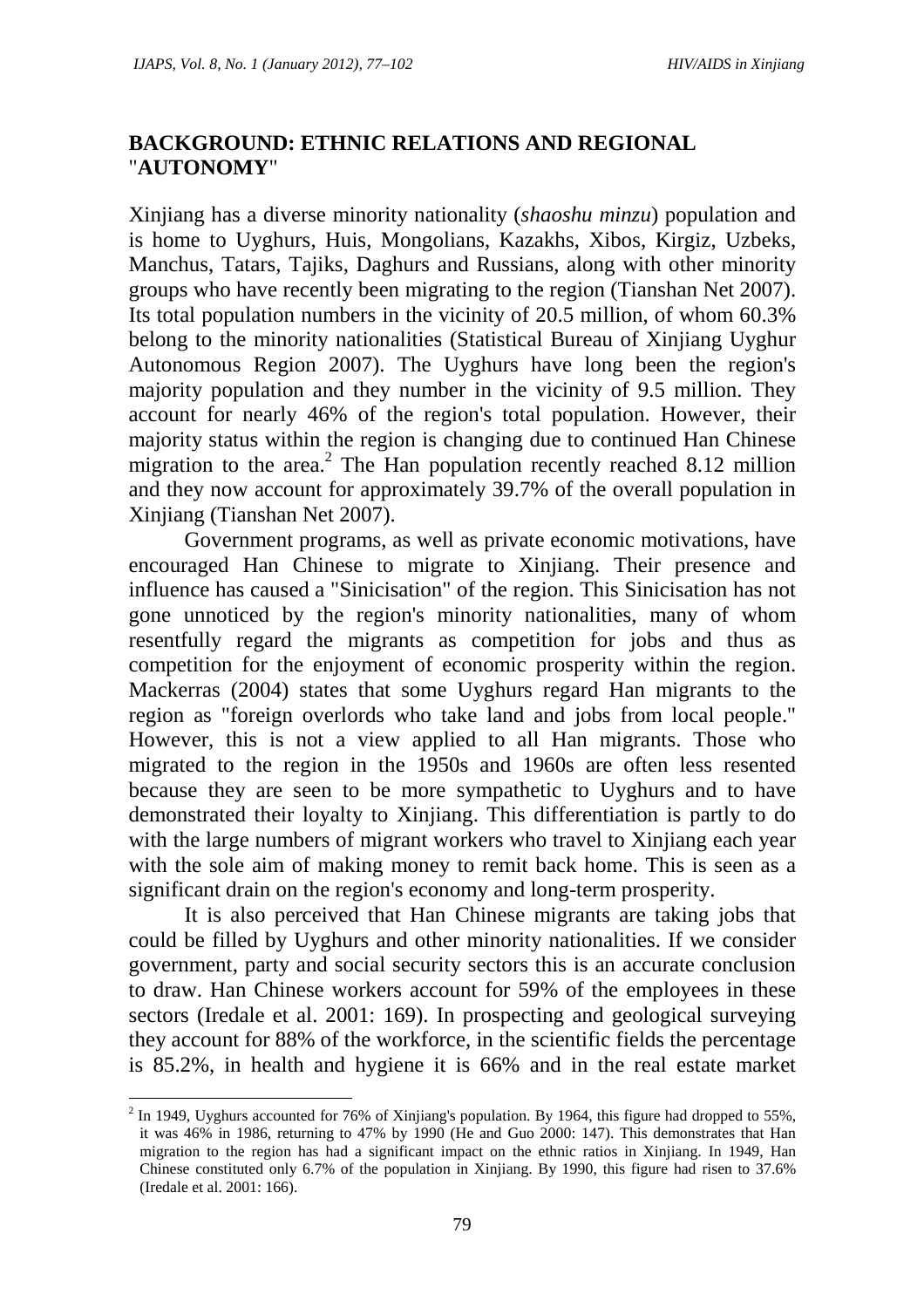70.4% of employees are Han Chinese (ibid). These figures indicate that the provision in Article 23 of *The Law on Regional National Autonomy* (1984) calling for the preferential hiring of minority nationalities in personnel recruitment has not been implemented (Mackerras 2003: 22). Han monopoly over these jobs is counterproductive for China, as it has contributed to a "divided society" where skilled employment is predominantly Han Chinese, with Uyghurs being most concentrated in agricultural employment (ibid). However, this monopoly has also led to minority nationality populations seeking out economic opportunities with their ethnic cohorts in the neighbouring Central Asian states. This serves to reinforce ethnic identities among Xinjiang's minority nationality populations, weakening their national identity as citizens of China (Liew 2004). This in turn could reinforce separatist ambitions among more radicalised segments of society.

In 2000, the Chinese government launched the Great Western Development Strategy (GWDS) (*Xibu Da Kaifa Zhanlüe*). The purpose of this policy was to improve living standards, infrastructure and ethnic relations. Thus far however, the GWDS has been focused on the development of urban areas (predominantly populated by the Han), not the countryside (predominantly populated by minority nationalities). This has caused an increasing disparity in wealth among Xinjiang's population based on location and ethnic identity, and the developmental and economic outcomes of this strategy have been unevenly distributed. More disturbing, however, is that this was able to occur despite the fact that the GWDS was introduced largely to improve conditions in the south-west areas of Xinjiang (Mackerras 2004). In addition, it has been difficult to determine whether or not the GWDS has minority nationality support. According to Iredale et al. (2001:195) "[m]inority autonomy may again be 'losing out' in the interest of the wider population policy and overall Chinese development," so this support could be unlikely in areas where minority nationalities feel they are 'losing out' to Han Chinese.

There are also disparities in the political and educational representation of minority nationalities. While at the primary and secondary school levels Uyghur children are generally well represented, there is a significant drop in the number of Uyghur enrolments between the secondary and tertiary sectors. Furthermore, since the 1990s there has been a noticeable decline in the numbers of Uyghurs in the tertiary sector (Mackerras 2004). This disparity also applies to political representation. According to Mackerras, it is common for Chinese Communist Party (CCP) heads to be Han Chinese and government counterparts to be Uyghur. As a result, it is the Han who occupy the powerful political positions, meaning Uyghurs and other minority nationalities, may be missing out on having a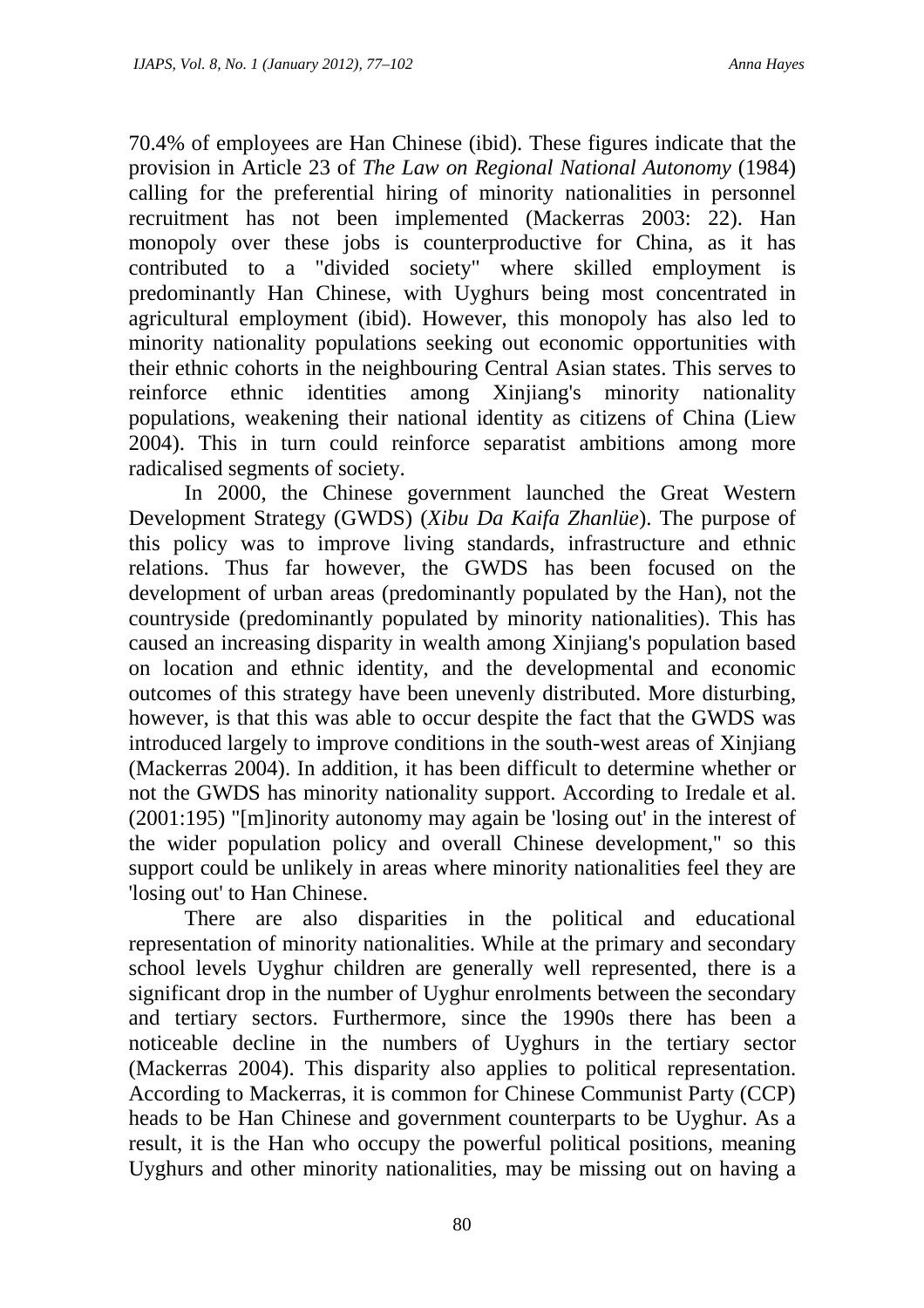strong political influence in the CCP (Millward and Tursun 2004). Education and political representation are important factors in providing a "Uyghur voice," representing Uygur concerns in state affairs. Without such a voice it is likely the Uyghurs may feel increasingly marginalised and continued social and political unrest could result.

Resentment is also fuelled because the Han migrants are believed to be serving a strategic government manoeuvre. Their presence in Xinjiang is regarded as an attempt by the CCP to ensure the region remains part of China by way of increasing the proportion of Han to non-Han in the population as a whole, thereby preventing attempts at secession by minority nationalities. Moreover, intermarriage is not common in the region and Mackerras (2004) found quite hostile attitudes among minority nationality populations toward intermarriage with Han Chinese. On the other side of the coin, there has also been some Han resentment towards Uyghurs who enjoy more favourable conditions under the One Child Policy. Uyghurs living in the countryside are permitted to have three children while urban couples may have two children; most Han Chinese couples are restricted to just one child per family. Therefore, the growth in Han Chinese numbers has been achieved primarily through sustained Han migration to Xinjiang.

Lack of autonomy in what is purportedly an "Autonomous Region" is also counterproductive to China's goals of national unity. Mackerras (2004) has stated that many Uyghurs regard their current autonomy as "totally false" and desire greater autonomy and a reduced presence of the CCP. However, he also rightly warns that "autonomy" should not be confused with "independence" as that was not the purpose of the autonomous regions (Mackerras 2003: 22). Since Xinjiang became a province of Qing Dynasty China in 1884, there has been continuous rebellions and secession attempts (Clarke 2007).<sup>3</sup> Ethnic relations in the region have been unstable, and during the more radical years under Mao Zedong, such as the Anti-Rightist Policy (1957), the Great Leap Forward (1958–61) and the Cultural Revolution (1966–76), the Uyghurs and other minority nationalities suffered significant hardship and cultural dislocation. The post-Mao era has also been marked by ethnic unrest in Xinjiang. The early 1980s were a turbulent time with separatist movements becoming involved in factional, anti-government conflict. Resistance to the government was swiftly countered however, and this again increased racial tension in the region (Van Wie Davis 2008; Rudelson and Jankowiak 2004; Clarke 2009; Mackerras 2009). There were

<sup>3</sup> Even the name "Xinjiang," which translates as New Dominion/Frontier, has been problematic. Many Uyghur nationalists have rejected the name and have drawn attention to its "colonial implications." For more information on this see Kamalov, Ablet. 2009. "Uyghurs in the Central Asian Republics: Past and Present," in *China, Xinjiang and Central Asia: History, Transition and Crossborder Interaction into the 21st Century*, ed. Mackerras, C. and Clarke, M. (London: Routledge), 115–132.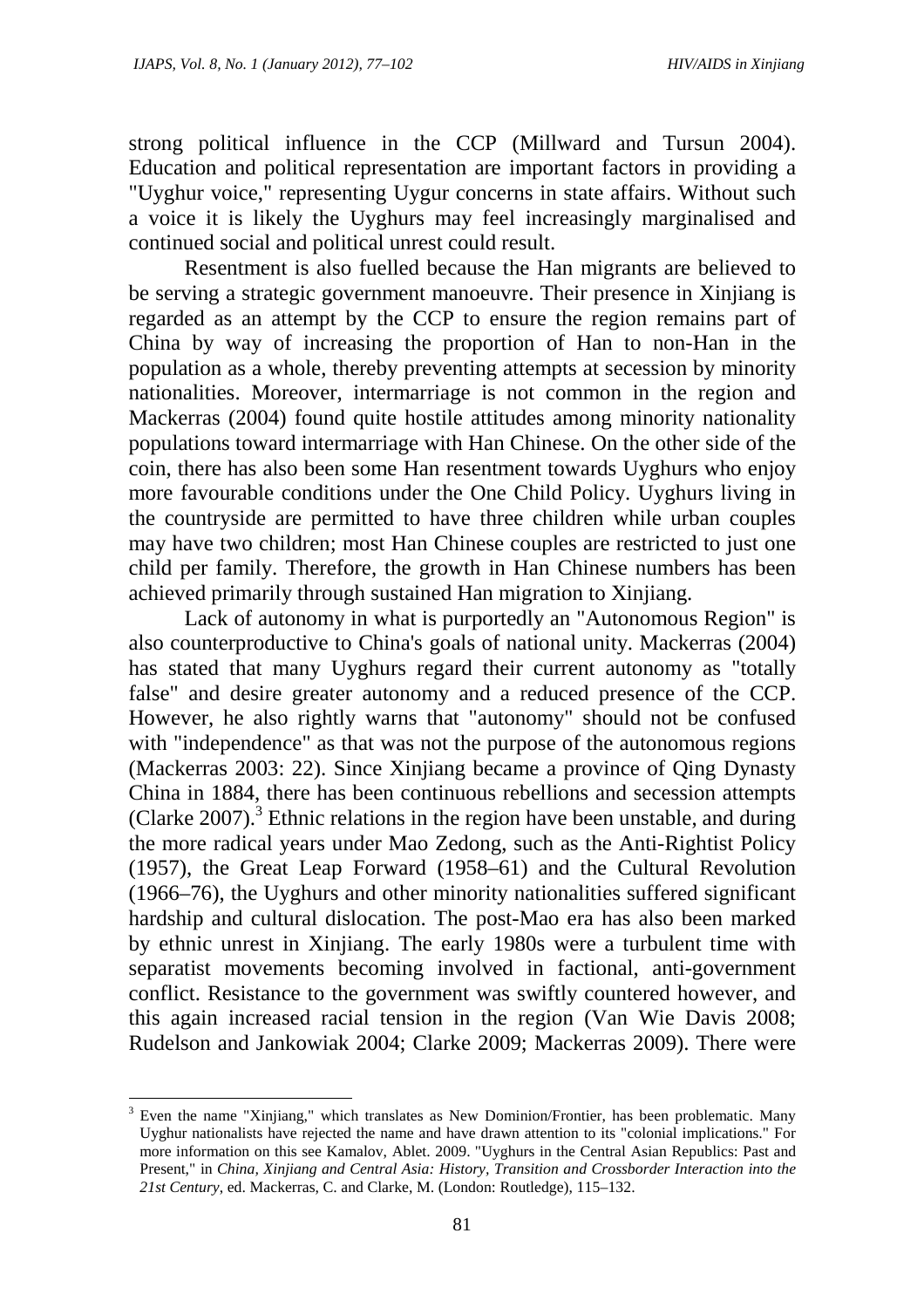also conflicts between local groups and Han migrants (Mackerras 2003; Dillon 2004).

The summers of 1996 and 1997 saw heightened periods of ethnic unrest, largely a reaction to the regional CCP focus on eliminating separatism in Xinjiang as part of the nationwide "Strike Hard" campaign (Gladney 2004; Dillon 2004).<sup>4</sup> In Ürümqi, there were attacks on law enforcement officers and symbols of Chinese authority. Countless Uyghurs were arrested and executed on charges of suspicion of separatism, with schools and mosques considered "illegal" closed down and banned publications destroyed (Dillon 2004). This instability has continued to the present day and it has intensified from time to time.

One of the more recent examples of ethnic clash in the region was the July 2009 race riots in Ürümqi. These race riots reportedly saw 197 people lost their lives in the violence, 1,600 people were injured and 1,434 people were detained (Lewis 2009). The race riots are testament to continued instability and ethnic tension in the region. This bout of violence was reportedly attributed to the deaths of two Uyghur factory workers in southern China and it led to widespread protests and violence to erupt across Xinjiang (ibid.). In 2011, further violence broke out on the anniversary of this event in Kashgar and Khotan, when Uyghur groups launched separate attacks in the two cities. One of the reasons given for the violence was the detention, without trial, of many young Uyghur men after the anniversary of the 2009 riots. In addition, tensions were also heightened by the government's destruction of traditional Uyghur houses in Kashgar. The demolition of these houses, labelled "unsafe" and "unsanitary" by Beijing, is viewed by the Uyghurs as both cultural destruction and an attempt by Beijing to "to break up their communities and reduce their influence in the city" (Dillon 2011). The treatment of minority nationalities during these recurrent periods of unrest has further increased Uyghur resentment against Chinese rule (Zhao 2001). These factors have all served increasingly to marginalise minority nationalities within the region.

Ethnic unrest in the region is swiftly countered by the Xinjiang Production and Construction Corps (*Bingtuan)* (XPCC), as well as by units of the PLA and/or police. The former force numbers around 2.54 million troops as of 2004 (Kerr and Swinton 2008) and they constitute a significant proportion of Han migrants to Xinjiang (although their numbers were not included in the aforementioned breakdown of Xinjiang's population). The XPCC has a dual role in Xinjiang, best articulated by Zhang Qinli, who was XPCC commander in 2004. He stated "[i]n peacetime the farming role becomes more important, and in times of tension the security role is more important. These two roles are inseparable" (cited in Kerr and Swinton

 $\overline{\phantom{a}}$ 

<sup>&</sup>lt;sup>4</sup> The "Strike Hard" campaign is discussed in more depth in later sections of this article.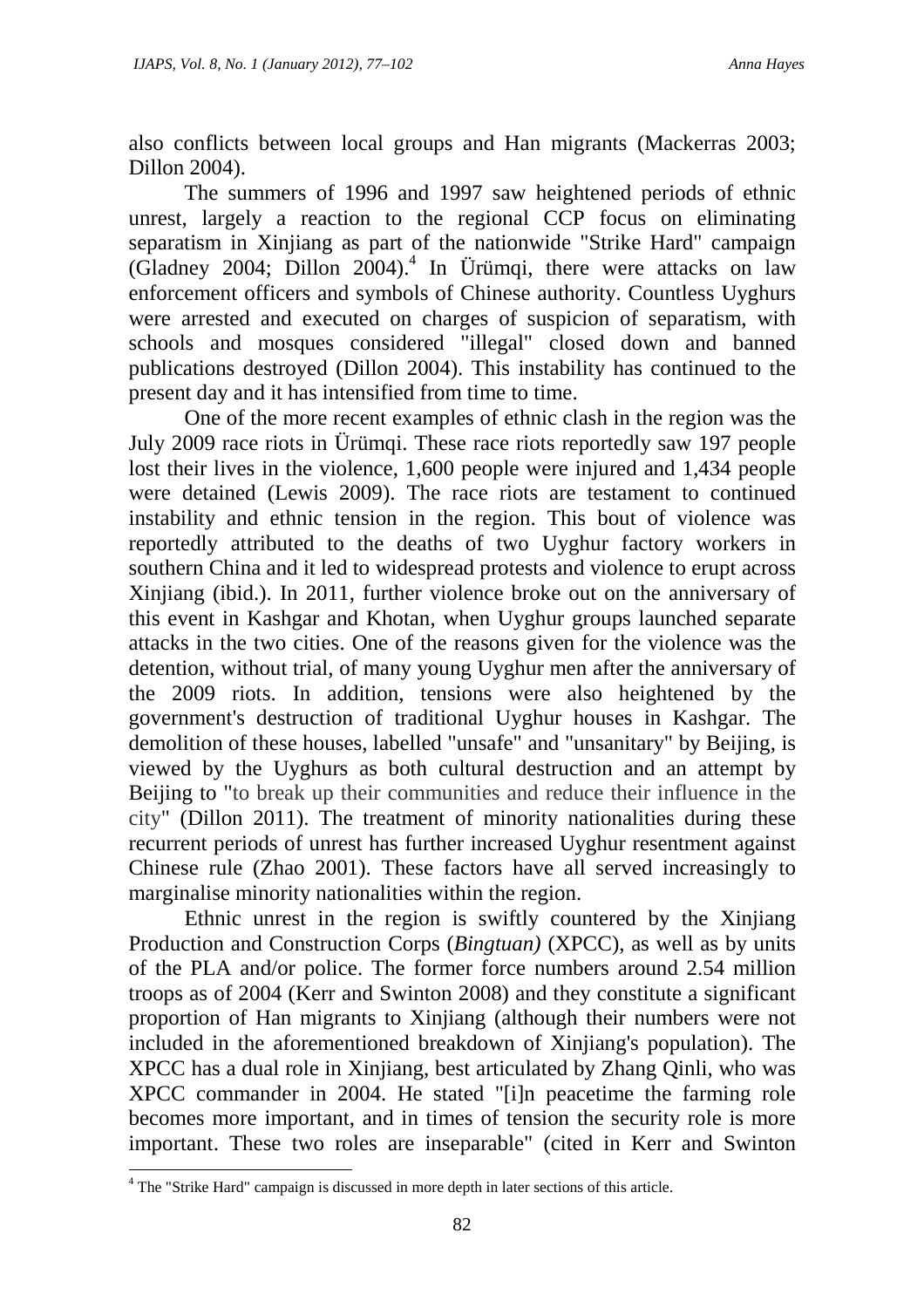2004: 120). The presence of XPCC in Xinjiang ensures that separatism is not achievable, while their farming role sees them "opening up the west" for Han economic gain, as part of the aforementioned GWDS.

The XPCC is also of interest to this paper because they are already showing HIV prevalence rates that are higher than those present among China's general population. During the period 2003–2005, HIV prevalence among this force was approximately 0.28% (Li et al. 2008). However, high prevalence rates throughout Xinjiang are likely to increase prevalence rates among the XPCC as well. Worldwide, armed forces are considered a high risk group for HIV vulnerability due to their mobility and inclination for risk taking behaviours such as IDU and engaging in commercial sexual exchange (Feldbaum et al. 2006). Therefore, if rates of HIV among the XPCC increase, Beijing should be very concerned as it could lead to a destabilisation of the very force Beijing has charged with maintaining stability within Xinjiang.

### **SOCIOGRAPHIC CONSIDERATIONS OF THE HIV/AIDS EPIDEMIC AND GOVERNMENT RESPONSES**

There have been considerable problems with Xinjiang's HIV/AIDS response. There was a problematic lack of political will and effort to contain Xinjiang's HIV/AIDS epidemic in the early days, and it has only been in recent years that Beijing has introduced nationwide HIV/AIDS responses that fall into line with international best practice. Rudelson (2003) rightly states that up until 2002, the Chinese government regarded HIV/AIDS in Xinjiang as a "Uyghur disease." Based solely upon infection rates, this may have been a logical conclusion as 85% of those infected with HIV in Xinjiang were from the Uyghur nationality (ibid.). However, this was very similar to how Beijing viewed Yunnan's epidemic, which was also regarded as a minority problem. Hood reports that photographs of local cases of HIV/AIDS in China included in medical pictorials were of non-Han minority people. This fact was obvious in the pictorial she examined—those pictured were members of the Dai minority nationality, identifiable as such by the clearly visible tattooing on their bodies (Hood 2011: 84). According to Hyde (2007: 3), the situations in both Yunnan and Xinjiang reflects China's "racial dichotomy" that is centred on "the more nuanced and regionally rooted issue of Han and non-Han bodies." This racial dichotomy is important here as it was not ethnicity in isolation that led to high rates of HIV among Uyghurs—it was also due to the sociographic history of Uyghurs living under Chinese rule. These factors contributed to the perfect environment for HIV to explode among the Uyghur population.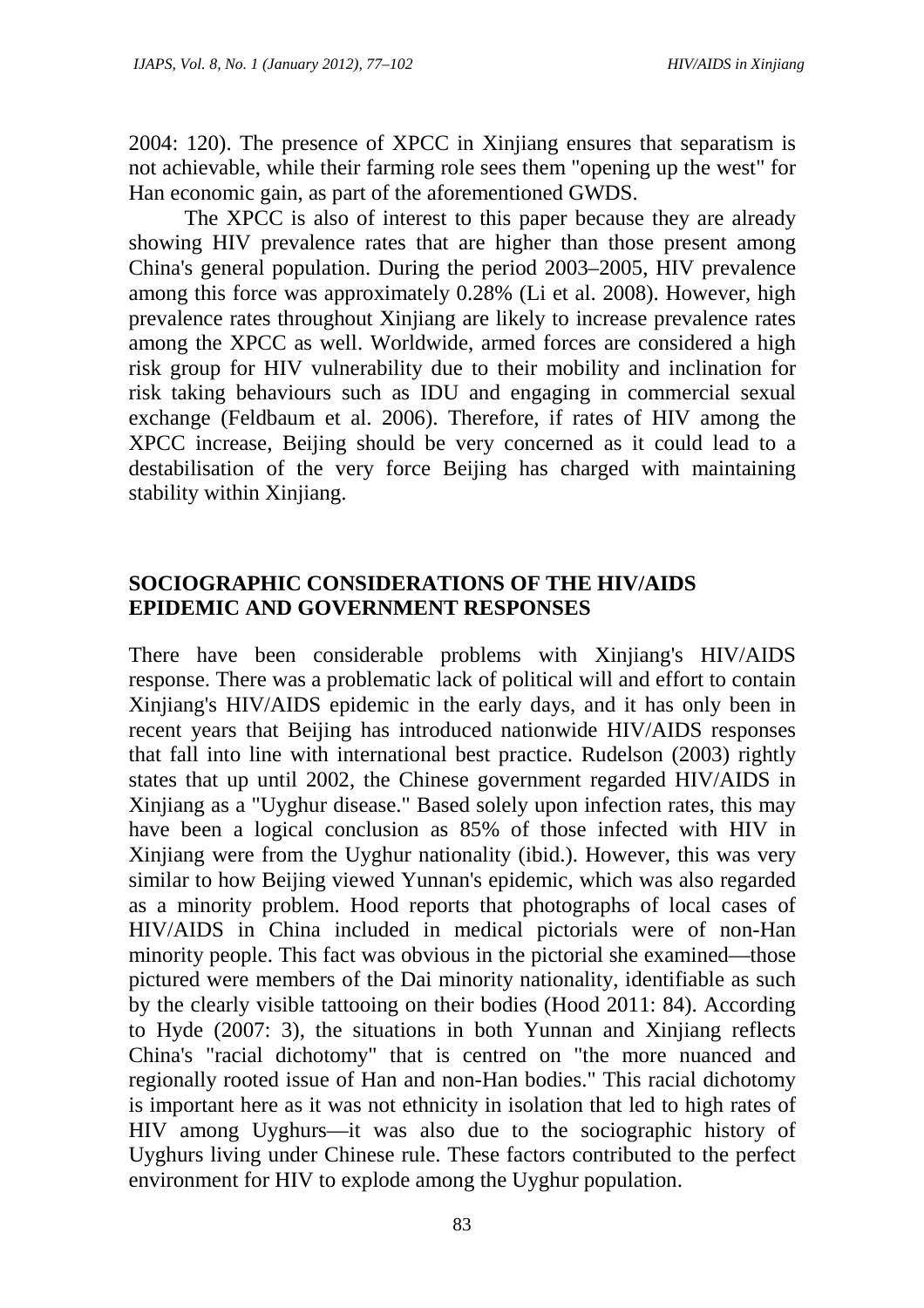International experience has repeatedly shown that it is the impoverished and the marginalised that are most vulnerable to HIV/AIDS. Within Xinjiang, the minority nationalities are one such group that fits this definition. International experience has also shown that in areas of widespread infection, HIV/AIDS epidemics can have a staggering impact on economic and developmental gains that have taken decades to achieve. However, most significantly for Xinjiang, international experience has also demonstrated that the most effective response to HIV/AIDS epidemics fuelled by IDU is to introduce needle exchange and methadone programs. Although IDU was the major source of HIV transmission in Xinjiang during the early years of its epidemic, rather than implementing clean needle and methadone programs, for many years Chinese IDUs were imprisoned upon detection in a misguided attempt at vice suppression (Wang 2000). While Xinjiang was no different to other parts of China and this crack down on drugs was the result of the drug laws introduced in 1990, the delay in implementing "behavioural pattern change" among IDUs, such as clean needles and methadone programs, caused Xinjiang's HIV/AIDS crisis to continue worsening.

Widespread HIV transmission among IDUs was also aided by the Chinese government's effort in the mid-1990s to combat drug use and trafficking, known as the "Strike Hard" campaign (*yanda*). In Xinjiang, "Strike Hard" was primarily focused on shutting down unofficial political organisations, eliminating the threat of separatism and cracking down on drug trafficking (Dillon 2004: 84). While the campaign was successful in reducing the amount of heroin available on the market, it caused Uyghur heroin addicts to change their drug-taking practices due to the limited available supply of heroin. Instead of smoking heroin as they had previously done, they began to inject heroin (Hagt 2004). By the end of 1997, 50–80% of all drug users in Xinjiang were injecting drugs (UNAIDS 2002). This made their use of heroin far more addictive and there was a net increase in the number of drug users in Xinjiang (Rudelson 2003). The change also led to increased HIV vulnerability among IDUs due to high rates of needle and drug injecting equipment sharing among IDUs. Amendments to the 1979 Drug Control Law also meant that from 1997 onwards, possession of more than 15 g of heroin could lead to jail terms of up to 15 years, or even the death penalty (Hagt 2004). This change saw IDUs go further underground, making it incredibly difficult to reach them with HIV awareness information and harm reduction strategies. This in turn heightened their vulnerability to HIV transmission through IDU.

More recently however, Xinjiang has modified its stance towards preventing HIV among IDUs and in some areas is now focused on harm reduction models of HIV prevention. In 2008, it was reported that Xinjiang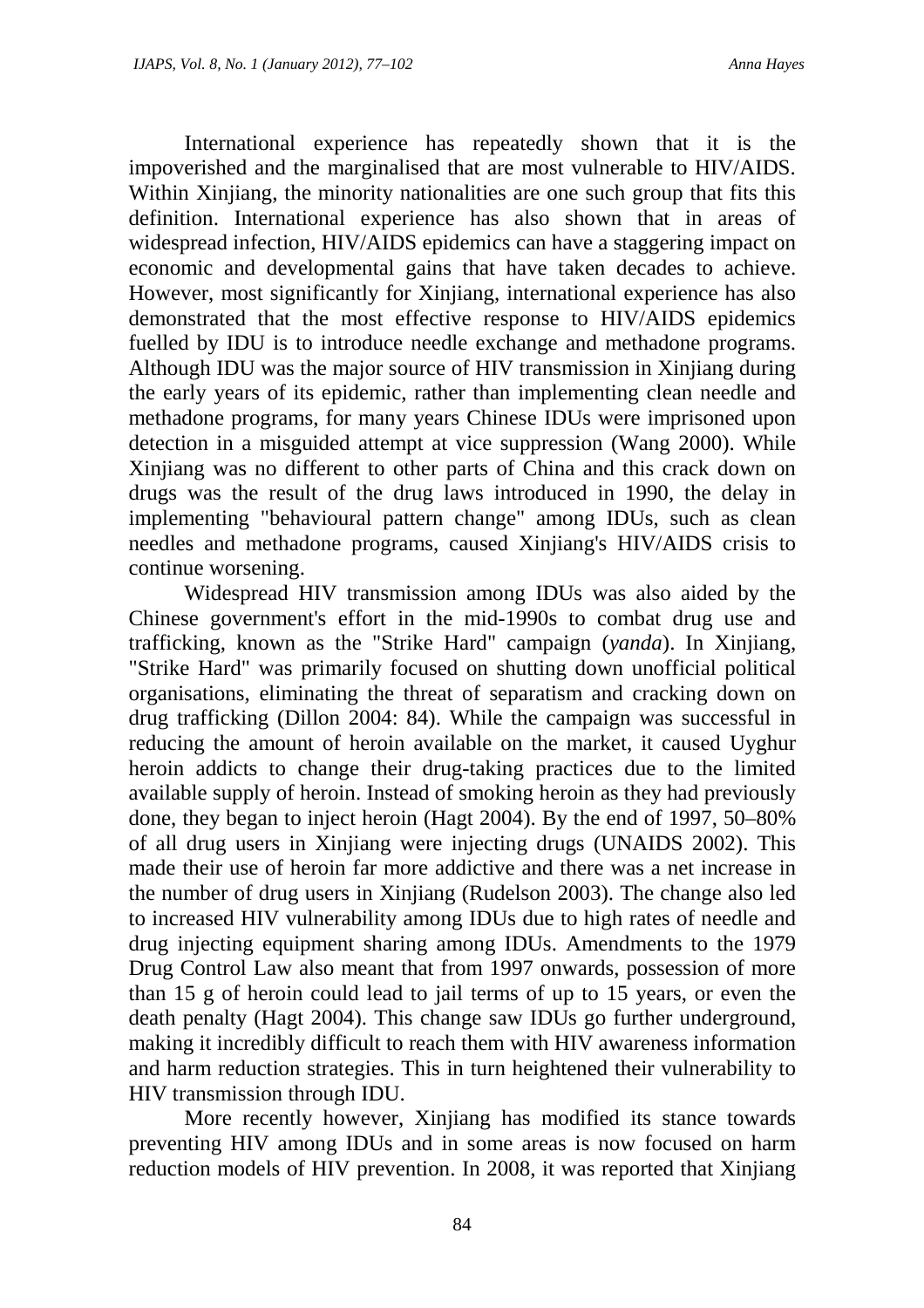had 81 professional organisations engaged in all levels of HIV/AIDS prevention and treatment across the region. In addition, it was reported that there were 138 stationary needle exchange centres, 3 mobile needle exchange vehicles as well as 25 community-based out-patient drug maintenance centres. The number of voluntary testing clinics had risen to 422, and over 70,000 health professionals were receiving training on HIV/AIDS prevention and treatment (Kerim, cited in Li 2008).

While the above figures demonstrate a significant political shift in China's response to IDUs in Xinjiang, the length of time it has taken to make this change can be questioned. HIV transmission through IDU was identified as a serious problem in Xinjiang in 1996. Just six years later, UNAIDS (2002: 24) reported that Xinjiang was one of the "more heavily affected provinces" and stated that Xinjiang had a "well-established HIV epidemic among its resident IDU populations." Considering it wasn't until much later that significant developments had been made in introducing clean needle and methadone programs, there has been a serious time lag in the response. This has undoubtedly caused significant numbers of IDUs to continue to contract HIV through needle and drug equipment sharing. According to Rudelson (2003), some "[n]ationalistic Uyghurs [have] viewed the government's lack of response to HIV/AIDS as a deliberate program of genocide [in Xinjiang]." However, if we consider China's overall response to HIV/AIDS, we see striking similarities between their nationwide response to HIV/AIDS and the response in Xinjiang, similarities which lend no credence to this kind of extreme view.

According to Eberstadt (2002), Beijing's initial response to China's HIV/AIDS epidemic was largely peripheral and its political leaders long appeared to be in denial about the emerging HIV/AIDS epidemic within their borders. While the crisis was officially recognised in 2001 (Chan 2011; Gu and Renwick 2008), it was not until September 2002 that the central government in Beijing began to speak openly about the PRC's growing AIDS crisis, after a health report was leaked from the Henan Provincial Health Department (Gittings  $2002$ ).<sup>5</sup> The report claimed that as many as 35 to 45% of commercial blood and plasma donors in some areas of Henan Province had contracted HIV/AIDS as a result of inadequate safety precautions and that the Henan authorities had attempted to cover up their province's epidemic.<sup>6</sup> The Henan leak was significant in drawing attention to China's emerging HIV/AIDS epidemic (Hayes 2005).

 $\overline{\phantom{a}}$ 

<sup>&</sup>lt;sup>5</sup> The document was distributed on the Internet after it was obtained by AIDS activist Wan Yanhai. Wan was later arrested by Chinese state security in Beijing and detained for allegedly disclosing a "state secret" (Gittings 2002).

<sup>6</sup> For more information see Hayes (2005).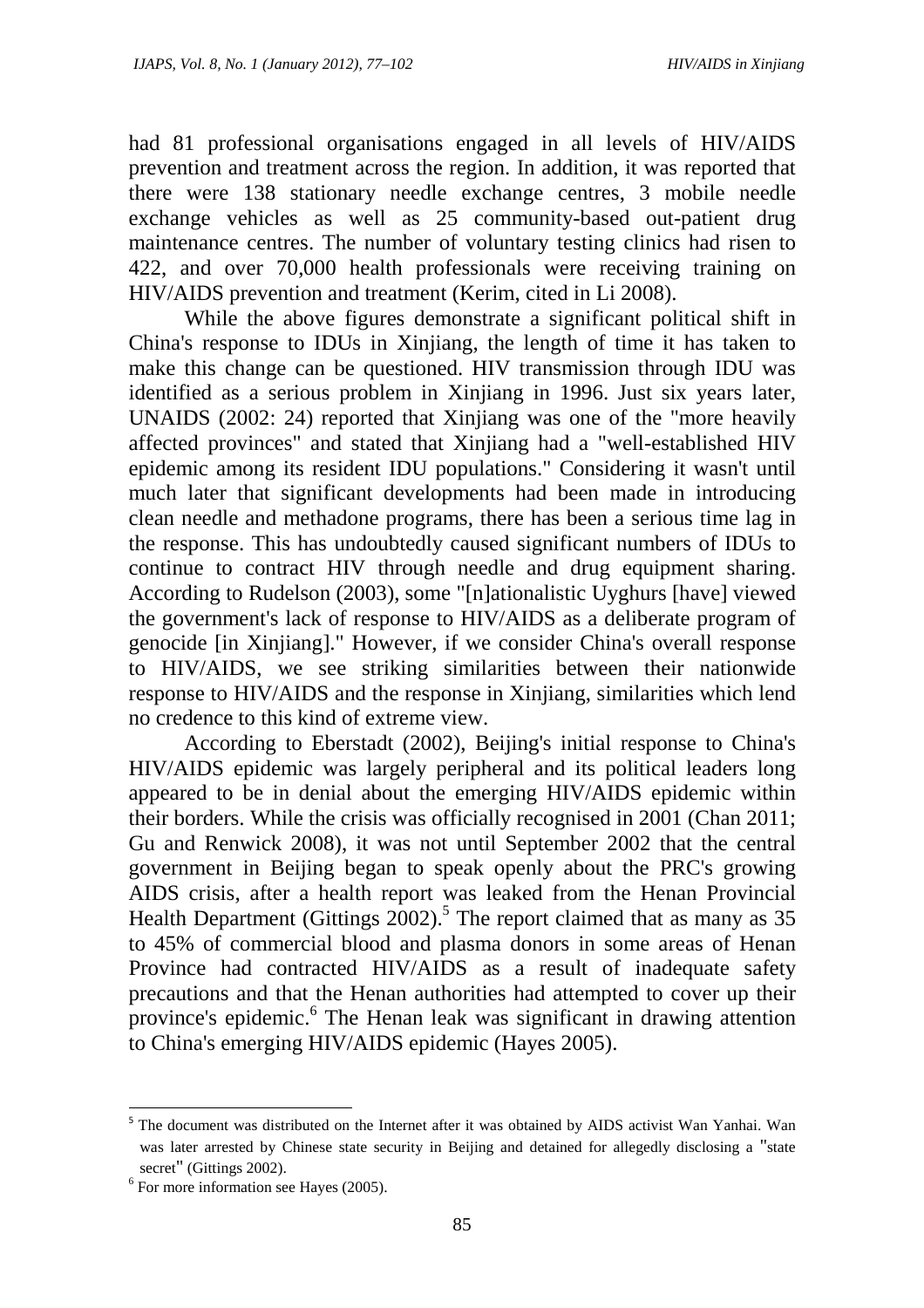Just prior to the Henan leak, another important information release forced the hands of the PRC government to be more responsive to HIV/AIDS. In June 2002, the United Nations Theme Group on HIV/AIDS in China (UNTGC) released a report titled *HIV/AIDS: China's Titanic Peril*.<sup>7</sup> The report (UNAIDS 2002: 4) claimed the PRC was "on the brink of explosive HIV/AIDS epidemics" and that the Chinese government was focusing on the tip of the iceberg, hence the reference to the Titanic in the title of the report. The report stressed that Beijing was relying on unreliable and possibly understated figures on HIV transmission in China, rather than fully comprehending the enormity of the potential threat being posed by HIV/AIDS (ibid.). Due to the sheer size of the PRC and its population, it was also predicted that education and treatment campaigns would be made difficult. Complicating this further was that the report identified poverty, lack of knowledge and poor access to condoms, gender inequality, as well as the regional variations in transmission modes as factors that would also need to be tackled in order to effectively respond to the HIV/AIDS epidemic. The report also identified the peculiar role that blood selling had played in transmitting the virus among the Han population in central China.

The report did acknowledge that the Chinese government had made "significant progress" in preceding years in the development of HIV/AIDS regulations, policies and laws. However, it was highly critical of Beijing for their "insufficient" response to the rapid growth of HIV/AIDS infected persons in the PRC (ibid.: 4–5). While the PRC was a signatory to the Paris Declaration at the 1994 International AIDS Summit,<sup>8</sup> the continued denial of the problem by Beijing was highlighted in the report as having hindered an effective AIDS response in China (ibid). Therefore, it was not only in Xinjiang that China's response to HIV/AIDS was slow and often lacking in political will and transparency.

The "Titanic report" was important because it urged the PRC to make sweeping improvements to respond to its growing HIV/AIDS epidemic. Releasing the report also opened the discourse of HIV/AIDS in the PRC. The report was also significant because it directed international attention, particularly media attention, to the growing HIV/AIDS epidemic emerging in China. Therefore, the release of the "Titanic report" marks the point at which the central government of the PRC was forced to recognise that an adequate response to HIV/AIDS demanded transparent, open HIV/AIDS policies and campaigns, as well as greater civil society participation such as grassroots action guided by HIV/AIDS international non-governmental

 $\overline{\phantom{a}}$ 

<sup>7</sup> The U.N.'s *HIV/AIDS: China's Titanic Peril* has become widely known by the shortened "Titanic report." Any reference to this report hereafter will be by the shortened title the "Titanic report."

<sup>8</sup> The Paris Declaration was an agreement by signatories to control HIV/AIDS epidemics in their own countries as well as committing to the global control and prevention of HIV/AIDS (Wei 2000: 9–12).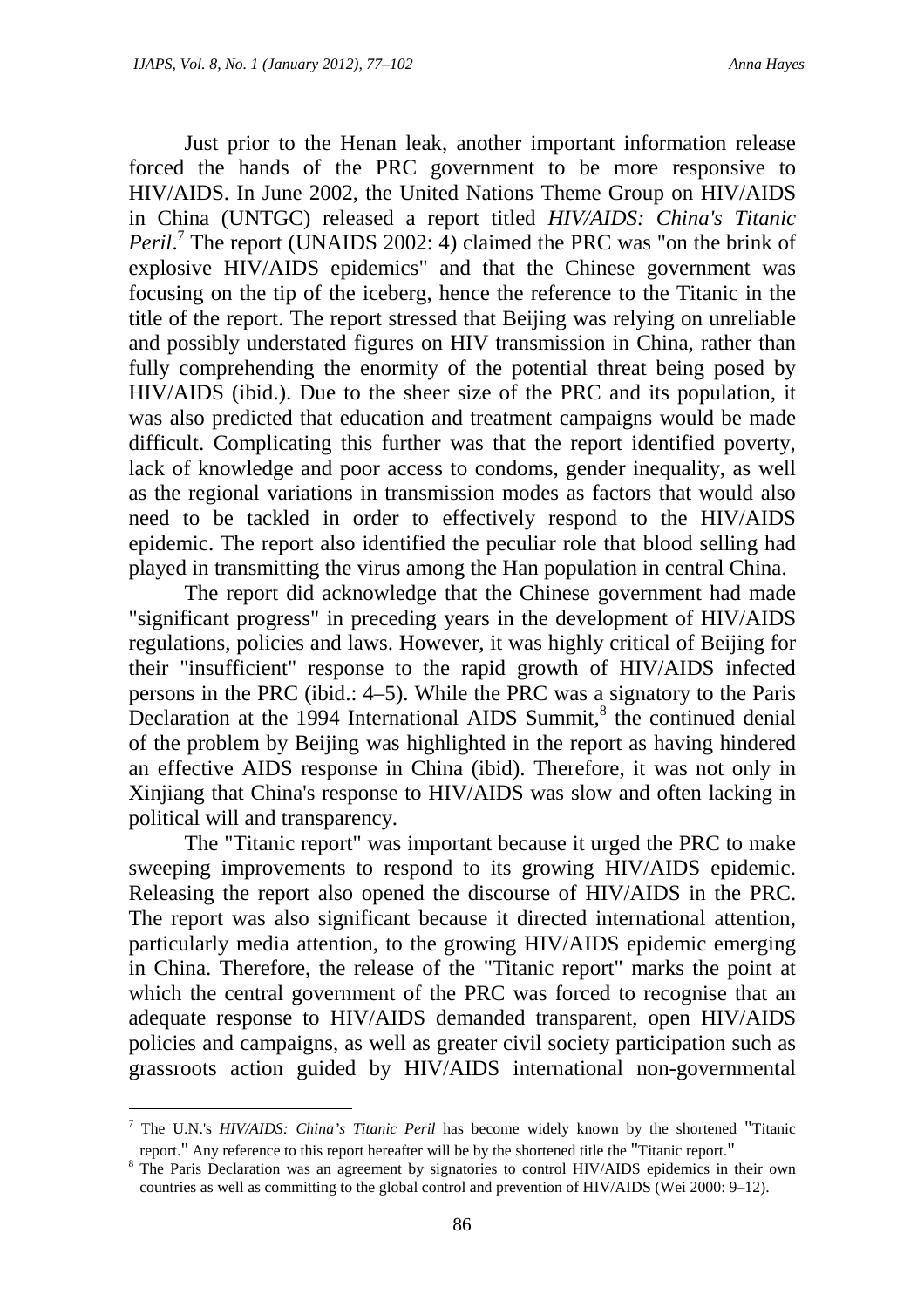organisations (INGOs) like the UN and the World Health Organisation (WHO) (Li et al. 2010).

The revelations in the "Titanic report," coupled with international criticism of its mishandling of the Severe Acute Respiratory Syndrome (SARS) epidemic in 2002/2003, forced the Chinese government to become far more responsive to health crises within its borders. Chan (2011: 69) states that it wasn't until after the SARS crisis that the government began "playing a leadership role in combating HIV/AIDS." The reopening of its borders in the late 1970s marked the end of an era in which China could close itself off from external scrutiny. The appointment of Vice-Premier Wu Yi as health minister in 2003 was an important step by the central government. Her appointment contributed to a more open and transparent response to HIV/AIDS in China. The former health minister, Zhang Wenkang, had been stood down for his failure to adequately respond to the SARS crisis and for the attempted cover-up of both the virus and its origins in southern China. Therefore, Wu Yi's appointment heralded a greater openness on the part of the Chinese government in discussing health crises such as SARS and HIV/AIDS, and signalled that China had taken seriously international criticism over its lack of response to health crises (Park 2003: 54).

Therefore, the "Titanic report" was the point at which the government's hand was forced. Although there had been earlier reports such as *China Responds to AIDS* (1997), a joint report by the Ministry of Health, People's Republic of China and the UN Theme Group on HIV/AIDS, the broader scope of the "Titanic report," and the sense of immediacy and alarm it embraced in its presentation of the facts and figures,<sup>9</sup> caused the report to attract considerable attention. The report did cause shockwaves throughout Beijing and during fieldwork on HIV/AIDS in China in mid-2003 the author was told by HIV/AIDS specialists working for INGOs and nongovernmental organisations (NGOs) that the political climate around HIV/AIDS had become extremely sensitive since the release of the "Titanic report" and as a result of the SARS debacle. Even so, there was recognition by the Chinese leadership that they had to respond more openly to HIV/AIDS and this involved allowing INGOs and NGOs to play a more prominent role in Chinese political and social life (Li et al. 2010). This is also when the most HIV preventative action began to occur; indeed, the author was surprised by the rapid increase of counter HIV/AIDS action post-2003.

By this time however, the HIV/AIDS epidemic in China had been expanding with little hindrance since 1985. Like other countries, the pattern

l

<sup>&</sup>lt;sup>9</sup> This sense of immediacy and alarm is demonstrated at the bottom of the introduction where there is a bolded statement in larger font. It states "Now is the time to act!" (UNAIDS 2002: 7).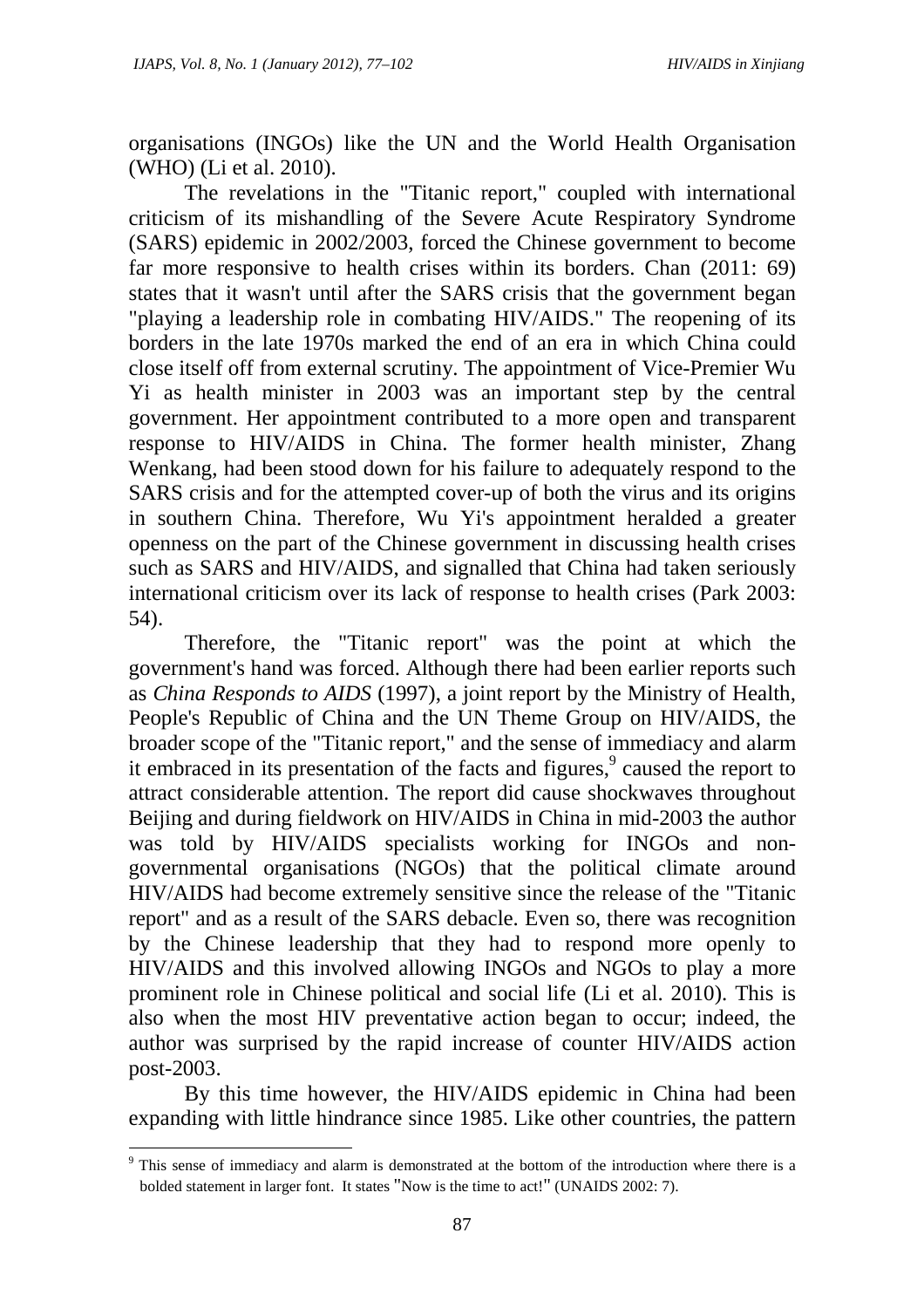of HIV transmission in China can be divided into phases. During the first phase (1985–1988), the numbers of people infected with HIV were small and were primarily located in China's coastal cities. Those infected were usually foreigners living in China or Chinese citizens returning from periods spent abroad (Wang 2000). However, during this stage there were also a few cases of iatrogenic transmission.<sup>10</sup> In Zhejiang Province, four people were infected after they were given imported blood products later determined to be infected with HIV (Xia 2004).

In addition to continued infections among those living in the coastal cities, the second phase of transmission (1989–1993) saw new cases of HIV located largely among IDUs of Yunnan Province. In 1989, 146 IDUs in Yunnan tested positive to HIV. Yunnan's close proximity to the countries located in the "Golden Triangle" (Cambodia, Laos, Burma and Vietnam), which produce opium and heroin, and the province's own opium and heroin production meant that drugs were easily accessible and relatively cheap in this area. Therefore, many people became addicted to injection drugs and HIV/AIDS was easily transmitted in this region and among IDUs in neighbouring countries, because of high rates of sharing needles and injecting equipment. Thus, the diffusion period of HIV infection in China was very much centred on the transmission of HIV/AIDS through IDU (ibid.). However, HIV transmission during this stage was not solely restricted to IDU. Small numbers of infections were detected among prostitutes, STI patients and workers returning from overseas employment (Wang 2000).

China's third phase of HIV was marked by the spread of HIV transmission beyond Yunnan Province. This phase began in 1995 and continues to the present day. This phase has seen a rapid increase of infections across all regions and provinces throughout China. There have also been more diverse transmission modes, including IDU, commercial sexual intercourse, men who have sex with men (MSM), commercial blood and plasma donation, iatrogenic transmission, non-commercial sexual contact and mother-to-child transmission (ibid.).

Therefore, it was not only in Xinjiang that a rapid and appropriate response to HIV/AIDS was lacking. This was the case throughout all of China. According to UNAIDS (2002: 5), the situation in 2002 was dire, and this lack of action resulted from:

Insufficient political commitment and leadership at many levels of government, insufficient openness when dealing with the epidemic, insufficient resources both human and financial, scarcity of effective

 $10$  Iatrogenic transmission refers to the transmission of HIV through medical treatments or therapies such as HIV contaminated blood transfusions, using syringes contaminated with HIV and exposure to HIV/AIDS through needle stick injuries.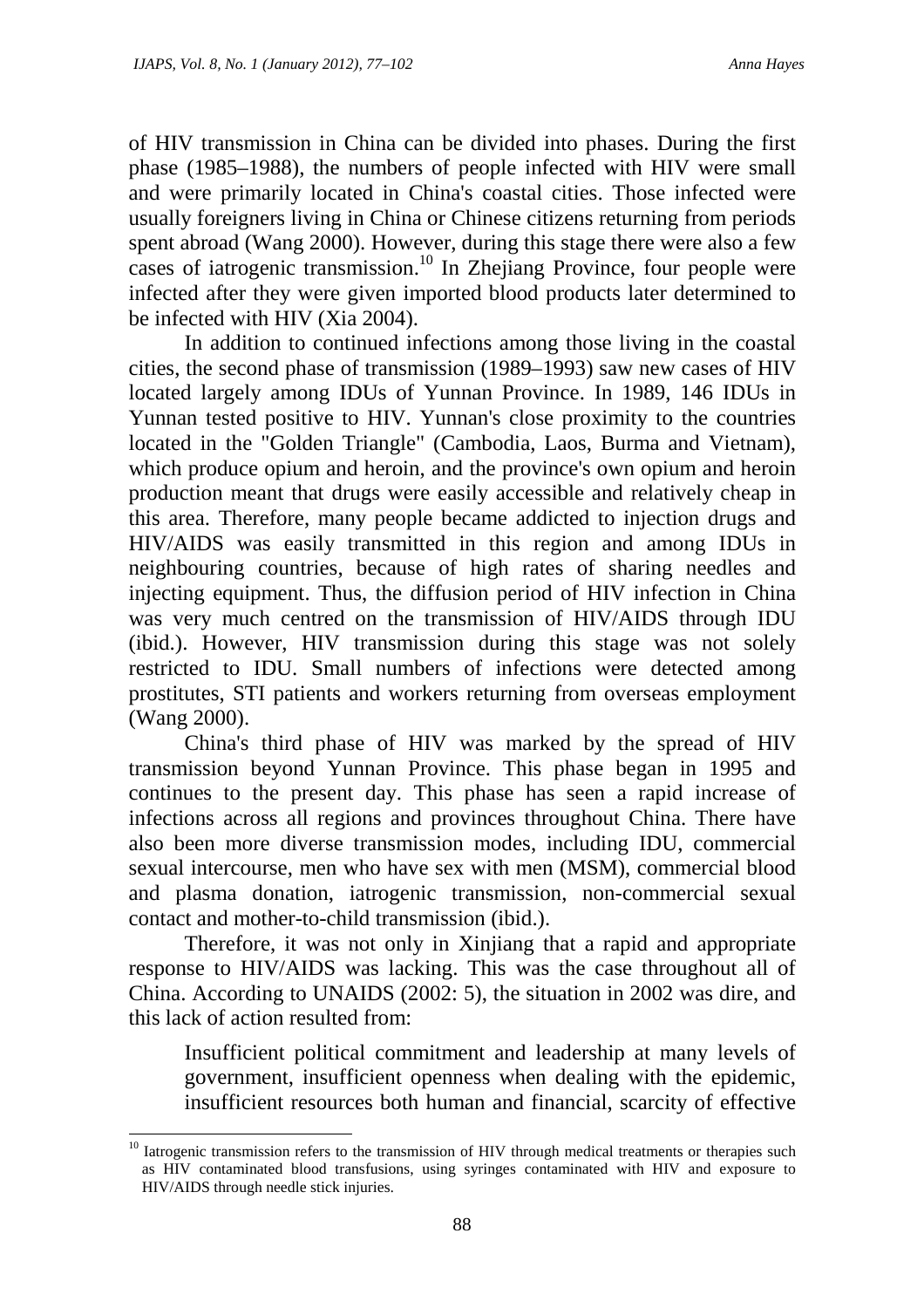policies, lack of an enabling policy environment, and poor governance. AIDS awareness remains low among the public and decision makers. Involvement by civil society and affected communities remains embryonic, while the overall AIDS response remains far too medical within a healthcare system in crisis.

It is unsurprising then that Xinjiang and Yunnan experienced serious delays between the time AIDS epidemics were first detected there to when effective and adequate HIV/AIDS prevention and treatment programs began to be introduced. They are both located on the periphery geographically and socially, and at the time even urban China was experiencing a lack of appropriate HIV/AIDS responses.

## **EPIDEMIOLOGY OF HIV/AIDS IN XINJIANG**

In Xinjiang, HIV/AIDS was first detected in 1995 (Maimaiti et al. 2010; Zhang et al. 2007). One year later, a serious HIV/AIDS epidemic among IDUs was identified, followed by the detection of commercial sexual transmission of HIV in 1998 (UNAIDS 2002). Since these early discoveries, Xinjiang's HIV/AIDS epidemic has grown rapidly. According to some reports (Xia 2004:12; *Renmin Ribao*, cited in Hyde 2007: 51), while it took Yunnan 5–6 years to reach near-saturation infection rates among IDUs (70% or higher), in Xinjiang this process only took 2–3 years. The speed of transmission was largely the result of very high rates of needle and druginjecting equipment sharing among IDUs combined with little or no HIV/AIDS awareness. By 2007, 14 prefectures across Xinjiang were found to have PLWHA, with 24,818 confirmed HIV infections (Xinjiang Centre for Disease Control 2007).

For many years, IDU was the primary mode of HIV transmission in Xinjiang. This is unsurprising when one considers Xinjiang's location along two of the world's largest heroin and opium drug trafficking routes, namely the Golden Triangle and the Golden Crescent. As mentioned above, the Golden Triangle is the name given to one of Asia's opium producing regions. The area forms a triangular shape and encompasses the mountainous regions of Burma, Vietnam, Laos and Cambodia. The Golden Crescent is the name given the other opium producing region in Asia. This area encompasses the opium fields of Afghanistan, Pakistan and Iran. The area received this name due to the crescent shape of the combined opium growing areas. Both drug trafficking routes see a significant amount of heroin and opium transported into Xinjiang annually, which in the mid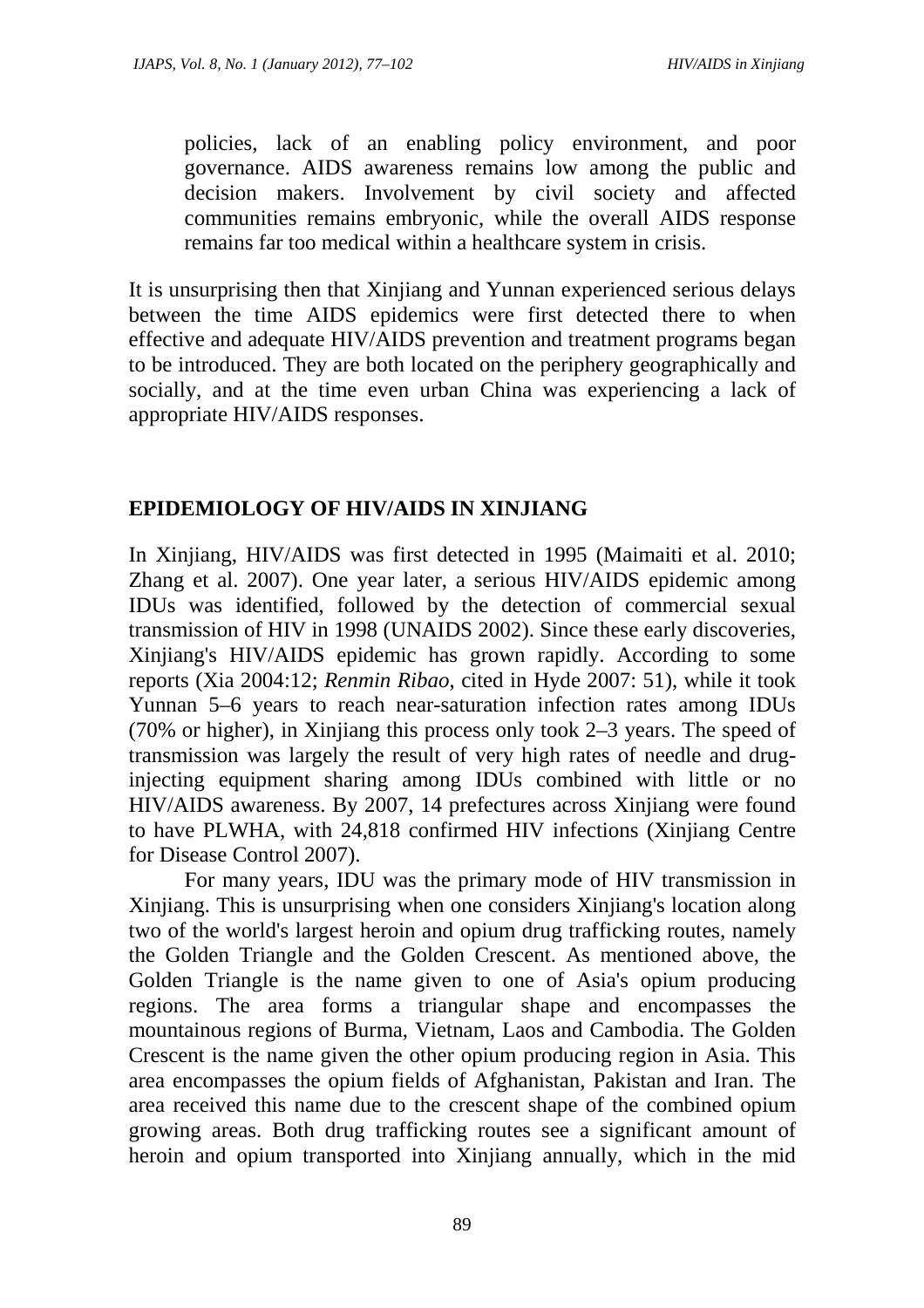1990s, led to increased Chinese government efforts to combat drug use and trafficking in Xinjiang as part of "Strike Hard" (Hagt 2004).

Early surveys conducted in Ghulja and Ürümqi found HIV infection rates among IDUs were 84% and 39% (UNAIDS 2002). The most recent figures from the Ministry of Health of the People's Republic of China (2010: 24) cite "high infection prevalence" among IDUs in Xinjiang, but they do not provide a percentage to demonstrate just how high this figure is. IDUs in Xinjiang are generally young adults, with the under 35 cohort accounting for approximately two-thirds of all users (Gill and Gang 2006). Needle and drug injecting equipment sharing in the region has been high, with early studies by the World Health Organisation (2001) reporting that 100 percent of IDUs shared equipment. While HIV/AIDS awareness has increased since the time of that study, the aforementioned high rates of HIV among IDUs demonstrate that HIV transmission through IDU is still a significant problem in Xinjiang.

More recently however, the epidemic in Xinjiang has experienced some change and sexual transmission has also emerged as a leading mode of HIV transmission. There are now significant numbers of  $CSWs<sup>11</sup>$  testing positive for HIV. Poor knowledge of HIV prevention is fuelling HIV transmission in commercial sexual exchanges. Reported rates of condom use in commercial sexual exchange are very low with studies by the Kashgar Center for Disease Control (2007) finding that up to 65% of sex workers in some locations did not use condoms with clients. A different study conducted in Aksu is equally alarming. It found that rates of condom use among sex workers operating in Aksu casino were as low as 20.9% (Aksu Prefecture Health Bureau 2007). Clearly, these low rates of condom use in commercial sexual exchange reflect that more needs to be done in the area of harm reduction among most-at-risk populations (MARPs) such as commercial sex workers. Often the low rates of condom usage reflect little awareness of the role of condoms in the prevention of HIV transmission (Hayes and Qarluq 2011).

In addition to poor awareness, low rates of condom use could also be due to an inability to negotiate condom usage in the commercial sexual

<sup>&</sup>lt;sup>11</sup> This information relates to female sex workers. Due to a lack of available information specific to Xinjiang, male sex workers and men who have sex with men (MSM) have not been included in the main discussion of this article. This is an area that urgently requires more research. In terms of a whole of China overview, in 2009 homosexual transmission of HIV accounted for 14.7% of new infections (UNAIDS 2010a). MSM are recognised by UNAIDS (2008) as a most-at-risk population (MARP), with 70% of MSM having more than one sexual partner in the 6 month period prior to being interviewed. Alarmingly, only 30% of MSM surveyed by UNAIDS (2008) reported using condoms during anal sex. However, the 2009 figures demonstrate this had risen to 47.9% in some locations (UNAIDS 2010a). Between 38–50% percent of MSM use a condom when engaging in commercial homosexual intercourse (ibid.). MSM are also identified as a MARP requiring further epidemiological surveys in order to better design intervention models to reach them with harm reduction strategies.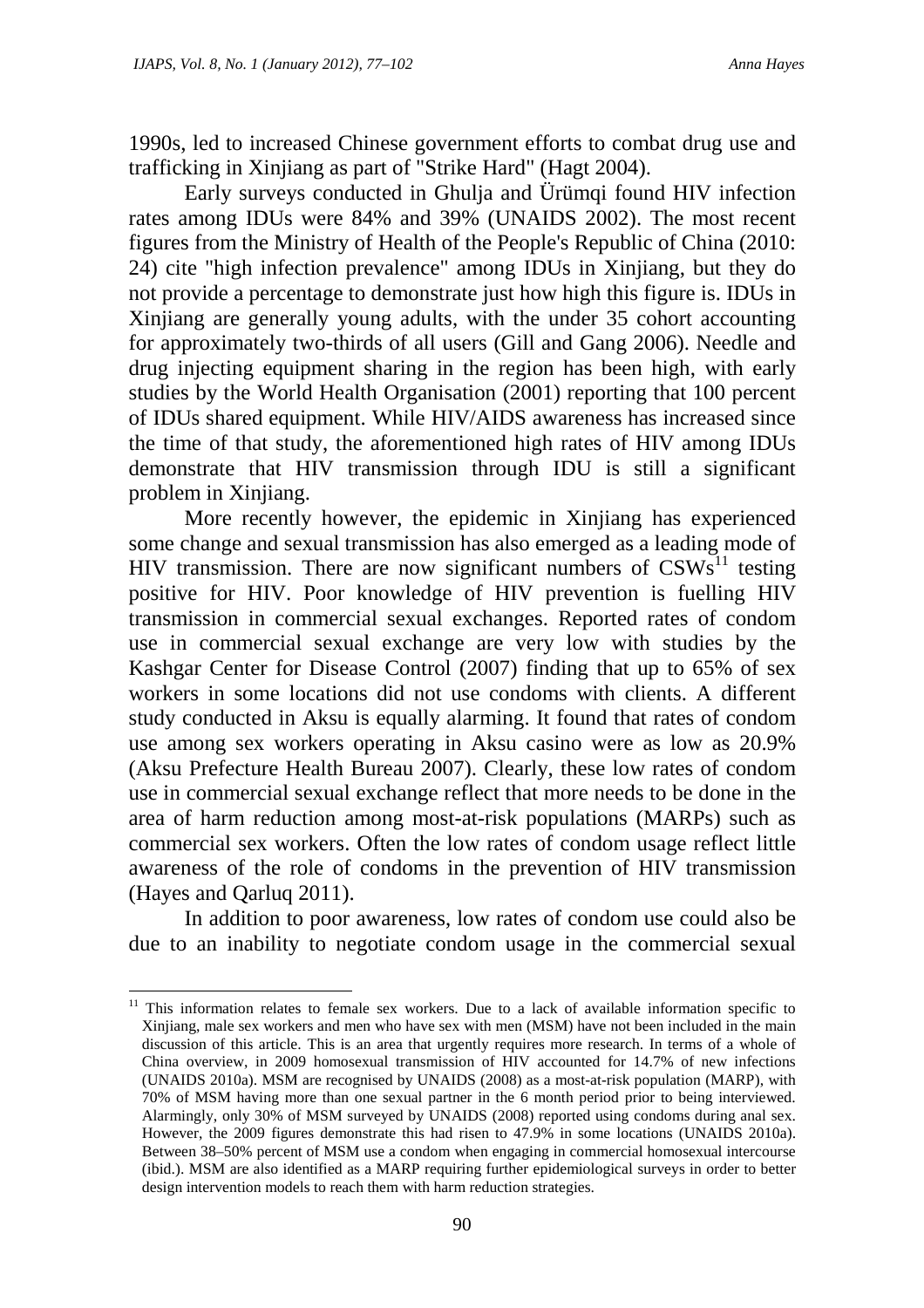exchange. The ability of the sex worker to negotiate condom use varies greatly depending on their location of work and their level of agency within the negotiation of the sexual exchange. More formalised brothels have greater power in insisting on condom use in the commercial sexual exchange and they are able to assist the sex worker if the client refuses. In addition, these venues often provide the condom so the cost is not borne by the commercial sex worker. These venues are also targeted by NGOs and INGOs for education campaigns on condom use and HIV/AIDS awareness. CSWs at the other end of the spectrum such as street workers, or those who work for pimps, often lack the support necessary to negotiate condom use and have to pay the cost of the condom themselves (Health specialist, international donor organisation, Beijing, 27 August 2003, pers. comm.). They are also noticeably absent from education campaigns on preventing sexually transmitted infections (STIs) such as HIV/AIDS. Furthermore, the commercial sexual exchange performed with a condom often involves a discount; the lower price combined with the additional cost of the condom often makes little economic sense to the CSW as it can significantly reduce the take-home rate of the sexual exchange (Hayes and Qarluq 2011). HIV transmission through CSW can lead to widespread transmission of HIV among the general population. It is therefore imperative that 100% condom use is promoted, especially in commercial sexual exchange.

There is already evidence demonstrating that HIV/AIDS has begun to spread among Xinjiang's general population. Mother-to-child-transmission (MTCT), which was first detected in Xinjiang in 1996, is an important indicator of an HIV epidemic moving into the general population. Since 2004, MTCT has reached, or in some areas, exceeded 1% (Gill and Gang 2006; Qin et al. 2005). According to UNAIDS, MTCT rates in excess of 1% demonstrate that a HIV/AIDS epidemic meets the criteria for categorisation as a "generalised epidemic," meaning the epidemic has made significant inroads among the general population (Gill, Huang and Lu 2007). Therefore, the results from Xinjiang indicate that in some areas, the HIV/AIDS epidemic has most definitely moved into its growth period and HIV transmission is occurring among the general population. While the figures vary across Xinjiang, general estimates of MTCT of HIV across the region are 1.2% (Wu and Sullivan 2006). However, in Kashgar the prevalence of MTCT has reached 5.3% (Gill, Huang and Lu 2007). This figure is worrying because it could reasonably suggest that Kashgar's HIV/AIDS epidemic may be moving toward the rampant prevalence phase, whereby HIV/AIDS increases at an alarming rate among the general population. This would have a significant impact on the area, which already experiences difficult social and economic conditions.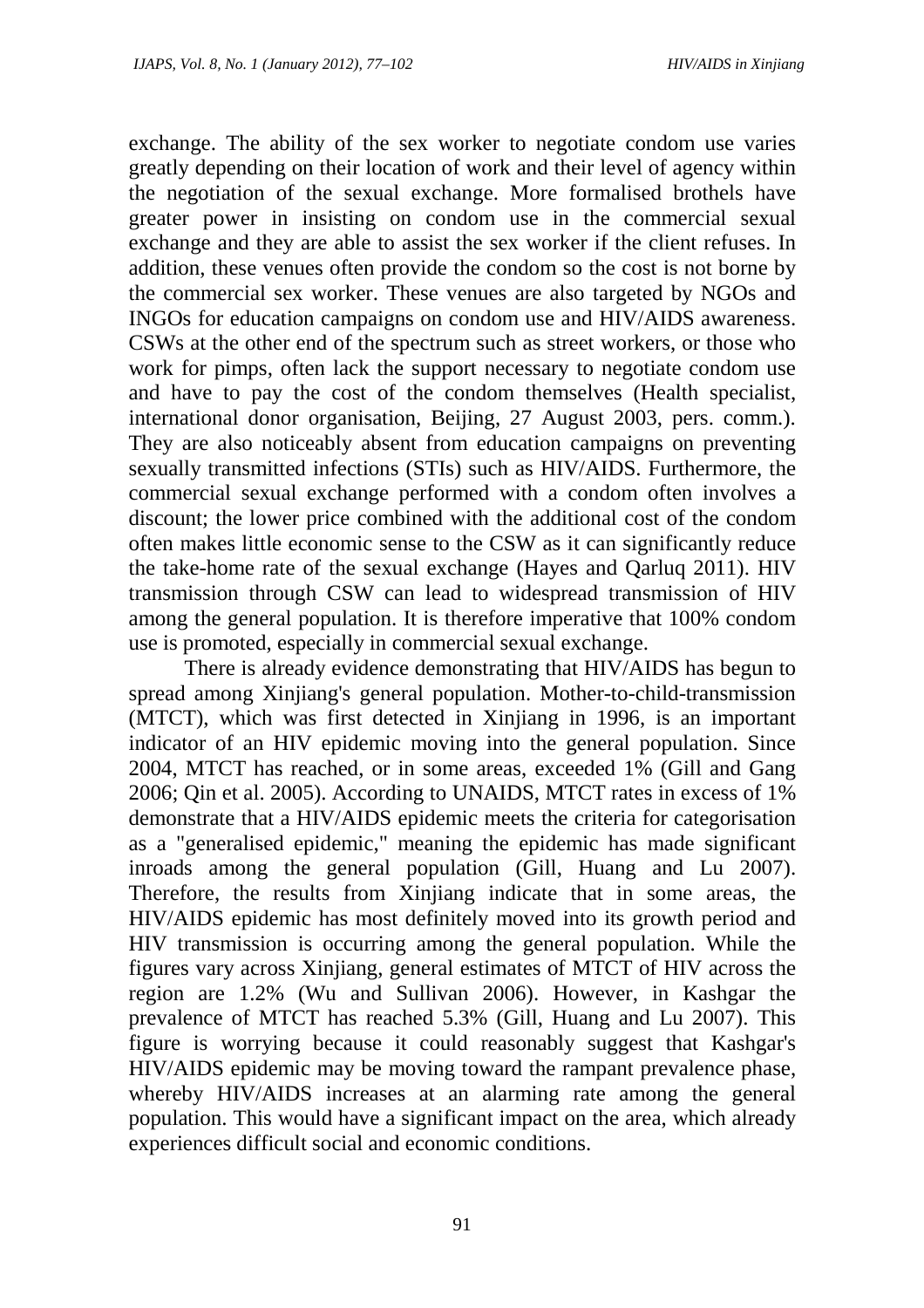Efforts to prevent MTCT (PMTCT) have increased all over China. Pilot programs on PMTCT have been launched in 271 counties across 28 provinces and autonomous regions. PMTCT of HIV was one of the services provided by the Four Free and One Care (*simian yiguanhuai*) policy (National Center for AIDS/STD Prevention and Control 2006). In Xinjiang, there have been 81 clinics focused on the PMTCT of HIV established across the region (Li 2008). However, a study by Wang (2006) on the effectiveness of PMTCT programs in Ghulja has found that these clinics are making slow inroads in PMTCT due to a wide range of factors. These factors included low self-perceived risk of the mother, which prevented her from being tested. In addition, hospital management delays meant some women were only notified of their HIV positive status after they gave birth to their babies. This caused them to miss out on the preventative measures necessary prior to and immediately after birth such as caesarean delivery, anti-retroviral therapy and formula feeding rather than breastfeeding. It was also found that many pregnant HIV positive Uyghur women experienced stigma and discrimination by the health workers employed to assist them as well as from family members. A UNAIDS (2008: 34) report confirmed Wang's findings stating that "the quality of service delivery has room for improvement" and reported "weak management and poor integration with HIV interventions." The report recommended that better staff training and improved service integration with existing programs on HIV prevention were necessary in order to increase the coverage and *quality* of PMTCT services (ibid.).

Migrant workers, or the "floating population," as they are known colloquially, are an important group who could cause an upsurge in HIV transmission among the general population in Xinjiang and in their home locales. In Xinjiang, this group of transient workers numbers in the vicinity of 600,000 and usually comprises young, sexually active people from low socio-economic backgrounds, generally from rural China. They have varying literacy rates ranging from basic literacy upwards and they generally travel to Xinjiang for the cotton-picking season before returning home. Migrant workers are particularly vulnerable to HIV transmission due to their age, combined with the long periods of separation from their family and loved ones. Their newly acquired disposable income means that many migrant workers participate in high risk behaviours such as IDU and commercial sexual exchange. Wu and Sullivan (2006: 92) report that 10– 50% of male migrant workers engage in high risk sexual activity, characterising these men as a "new threat to AIDS prevention and control." This is largely because they have the capacity to carry HIV into areas that have not previously been affected such as new work locales or their home villages on return visits.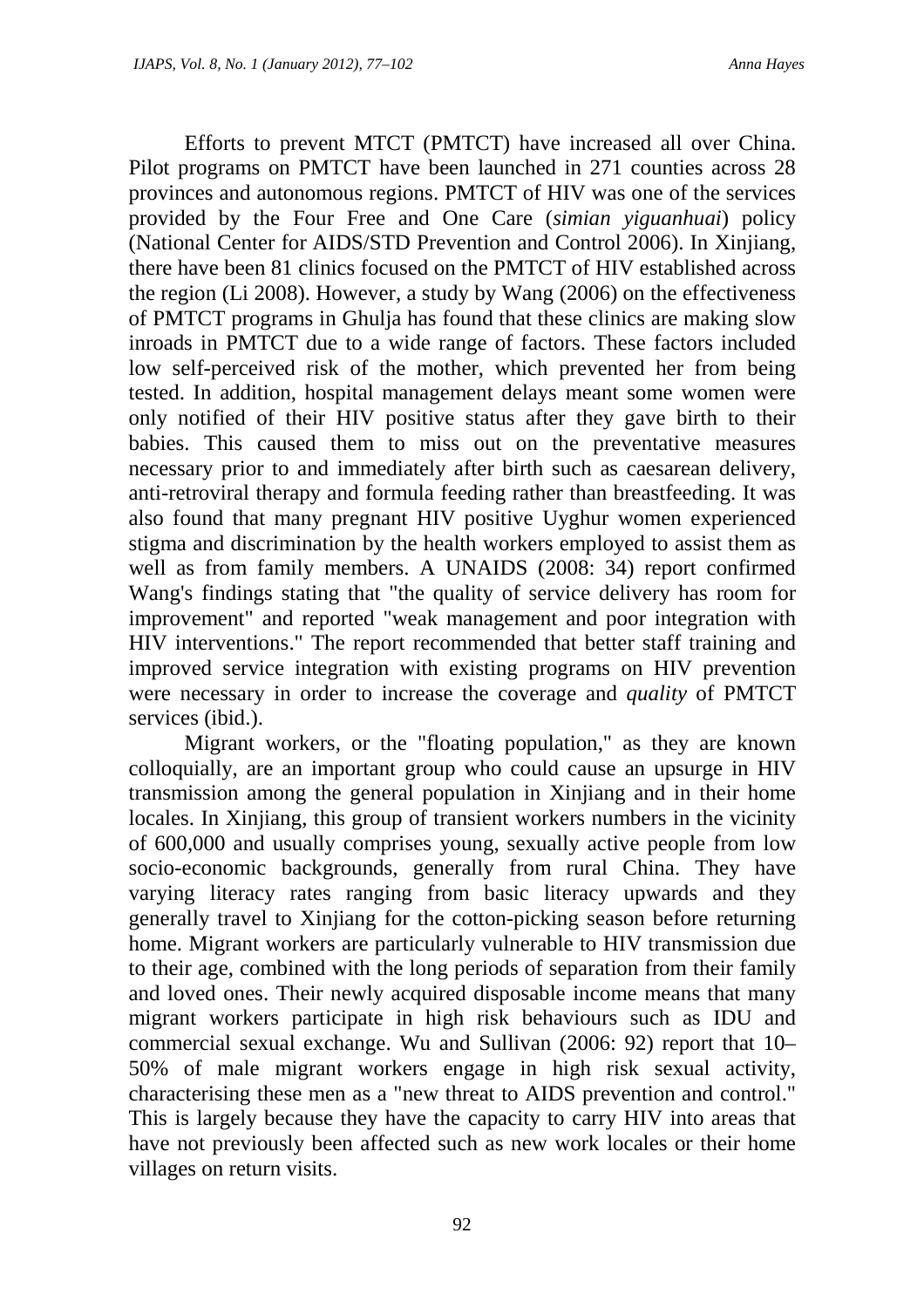Due to their poor literacy levels, migrant workers are also considered a MARP because they often lack appropriate HIV/AIDS prevention knowledge (ibid.). Furthermore, they can be missed by HIV educational campaigns due to their transient lifestyle. As a result, the floating population often become a "bridge" for the transmission of HIV to the general population (Gill and Gang 2006). However, recent awareness of their potential role in transmitting HIV widely has led to HIV/AIDS prevention information now being displayed on public billboards and some railways, bus stations, shipping ports and airports are now distributing HIV/AIDS awareness pamphlets. In some instances, transportation providers are also running educational activities aimed at increasing HIV awareness among their passengers. Some migrant worker training or vocational referral centres have also included increasing HIV awareness among the migrant workers as part of their service, and they play an important role in distributing pamphlets and other materials to migrant workers who use their services. Migrant cotton pickers are also provided with HIV awareness education on the trains to Xinjiang (UNAIDS 2008; Teng and Hu 2011). A recent study on similar programs in Wuhan reported there to be a 30% increase in AIDS literacy demonstrated in response to pre- and postprogram questionnaire results. Migrant workers have also indicated they would like AIDS information printed on the back of train tickets as it is less conspicuous and they can easily retain them for future reference (Li 2011). These educational campaigns are useful as they provide MARPs with harm reduction strategies which could significantly reduce the transmission of HIV in the future.

However, in Xinjiang, many early education campaigns conducted locally in the region (not those targeting Han migrants to the region) were flawed as their Information, Education and Communication (IEC) materials were often printed in the Chinese language only. For Uyghur CSWs and IDUs for example, many of whom have basic or next to no Chinese language skills; these important IEC materials were useless and completely ineffective in reaching out to Uyghur MARPs, leaving them vulnerable to continued HIV transmission. In 2008, UNAIDS (2008: 33) described the overall lack of linguistically appropriate materials as "unsatisfactory" and reported that the government's challenge from here on in would be "to design and implement more effective IEC interventions that relate to the target audience, reach focal populations and bring about desired attitude changes among the target group." One of the key reasons for this oversight was the noticeable absence of Uyghur staff employed in the local HIV/AIDS prevention and control facilities or programs.

Things are slowly changing however, and linguistically appropriate IEC materials are now on the increase in Xinjiang. A number of advocacy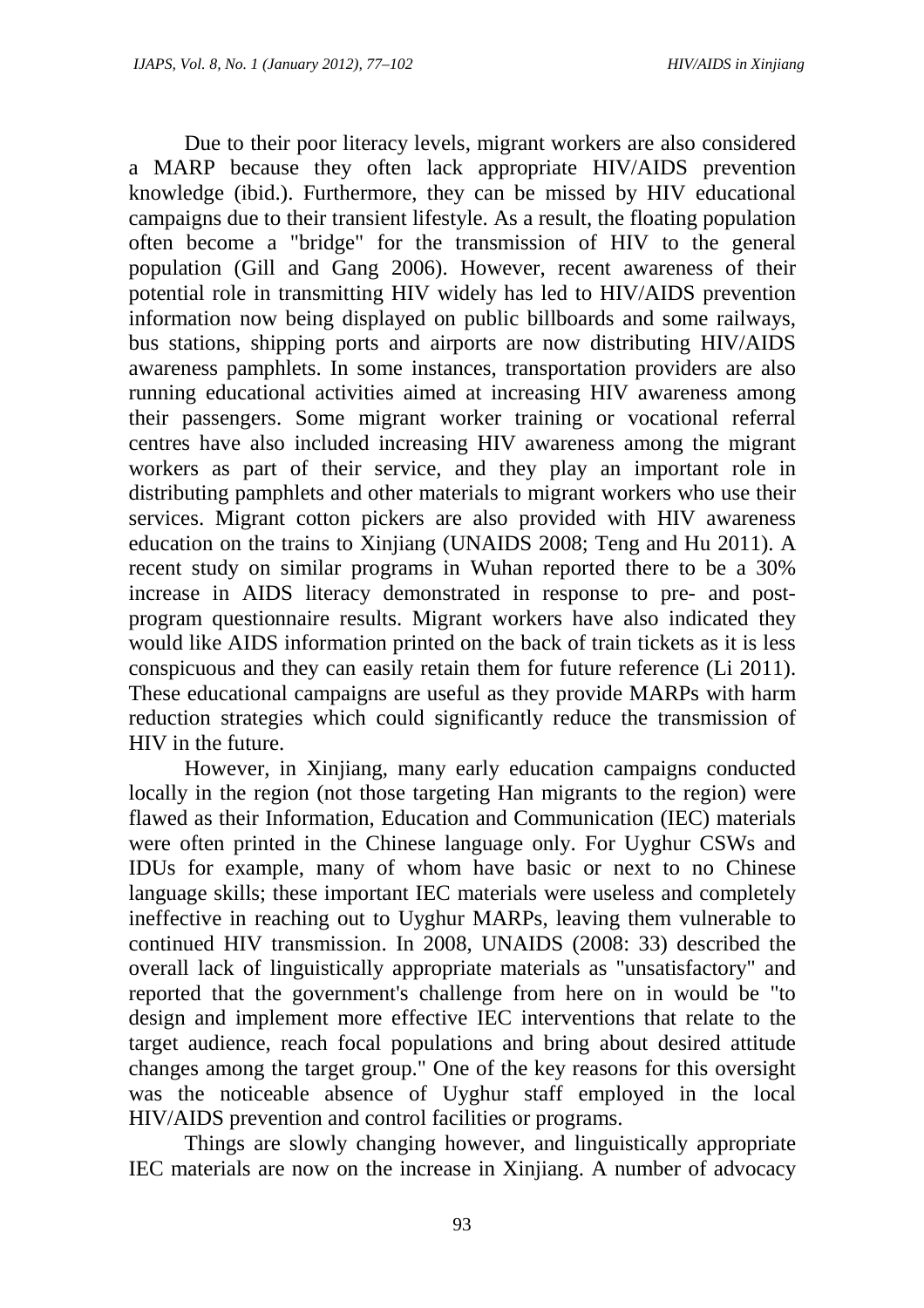programs by the State Council AIDS Working Committee Office (SCAWCO) are now printing IEC materials in minority languages including Uyghur language. There have also been bilingual (Uyghur and Chinese language) HIV awareness radio broadcasts via 90 receiver stations across Xinjiang (UNAIDS 2010b). In addition to this, the State Ethnic Affairs Commission has begun producing video information programs in minority languages and UNAIDS has encouraged wider involvement of ethnic affairs networks into Xinjiang's overall HIV prevention strategies. Faith-based organisations are also now involved in HIV prevention strategies in Xinjiang, providing both support networks and HIV awareness (UNAIDS 2008; Wheeler et al. 2007).

Imams are influential community leaders in Xinjiang and can be pivotal players in changing not only community attitudes but also influencing public health and government policy. A recent pilot project implemented in the Tianshan district of Ürümqi reported significant outcomes. Public health messages were linked to the Koran and Imams underwent training to improve their HIV/AIDS awareness. Those who participated in the project reported they had greater understanding of HIV/AIDS, they felt more comfortable in counselling people within their community on HIV/AIDS and their understanding of the impact of HIV/AIDS on PLWHA and the community had deepened. The Imams now have greater authority to engage in HIV prevention efforts within their community and methodologies for this type of capacity-building training for Imams is now being incorporated into training modules offered by the Islamic Association and the Religious Affairs Bureau (Wheeler et al. 2007). This is a significant improvement in China's approach to preventing further transmission of HIV/AIDS in Xinjiang, and it is encouraging to see greater civil society involvement.

## **HIV/AIDS, ETHNICITY AND THE CHINESE PERIPHERY**

If we return to Rudelson's aforementioned comment that HIV/AIDS has been viewed by some more radical Uyghurs as a deliberate program of genocide, it is worthwhile to again note that China's overall response to HIV/AIDS lacked initiative and action. Xinjiang was not the only area where HIV transmission was able to spread unchecked. Throughout China, large-scale HIV prevention campaigns were not implemented until many years after the epidemic emerged. However, it is easy to see why such a view could arise. Considering that China's HIV/AIDS epidemic was concentrated primarily among the minority nationalities in Yunnan and Xinjiang in the early years, and that there was a lack of decisive action to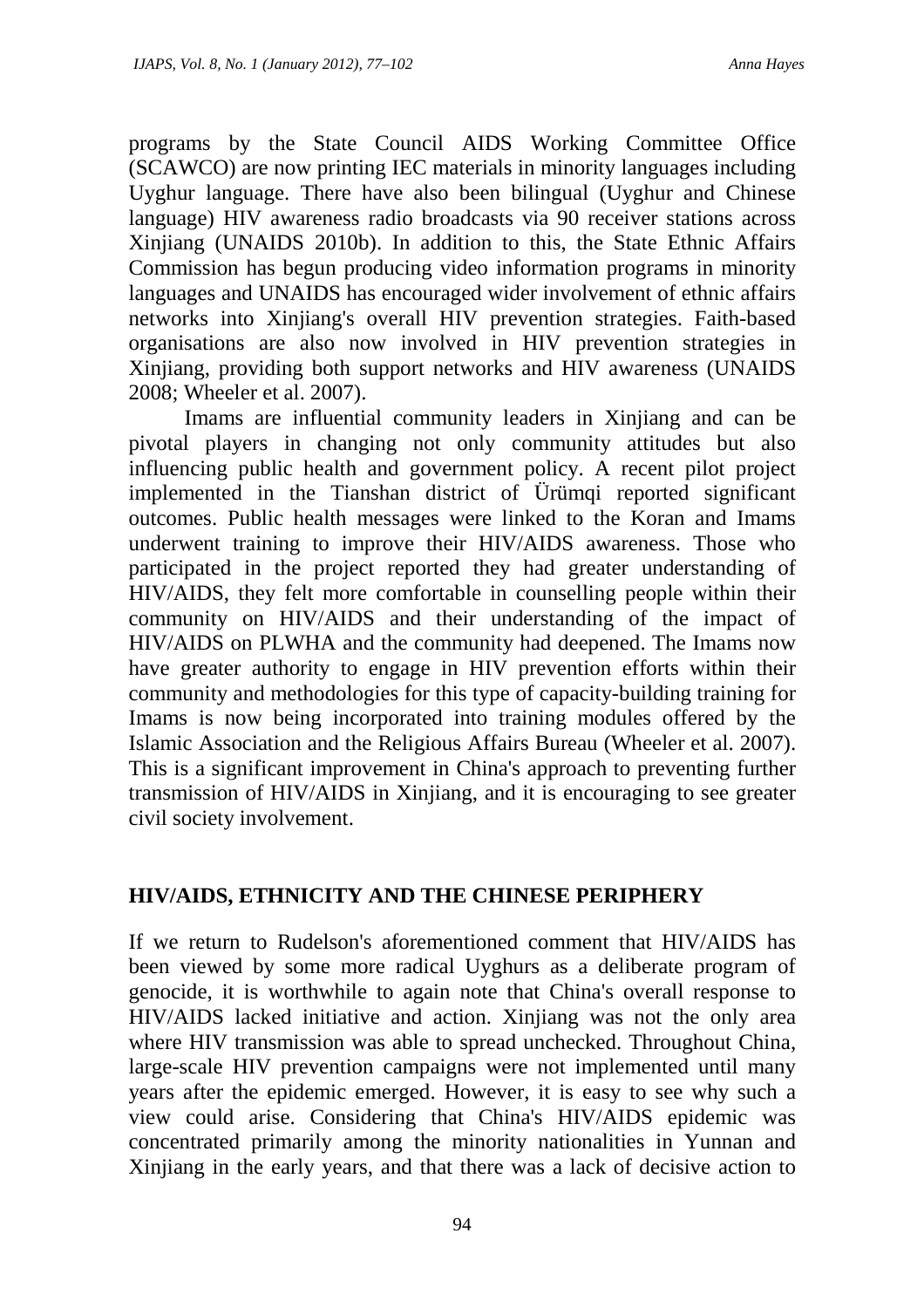prevent its transmission, perhaps this inaction could be linked to the ethnicity of those infected. On the other hand if this were so, what about the epidemic among blood sellers in Henan? This epidemic was concentrated among Han Chinese, and government action in that province was also slow in coming. Does this then demonstrate inaction across the board regardless of ethnicity?

Hood has argued that HIV positive people in China are similar to the minority nationalities because they become what she referred to as the "AIDS minority" (*Aizu*) (2005: 23). This is an important observation because it highlights adverse discrimination based on HIV status. Therefore, the ethnicity of the aforementioned Han Chinese AIDS victims in Henan was supplanted symbolically by their newly acquired "AIDS minority" identity. This relegated HIV positive Han Chinese to the periphery of Chinese society, a position generally occupied by the minority nationalities, people exhibiting anti-social behaviour or those existing on the fringe of society like IDUs and CSWs. This could have been a contributing factor to the insufficient political commitment and leadership that existed at the time. Perhaps this relegation was due to the initial official discourse on AIDS by Chinese authorities. They described AIDS as an "evil from abroad," and asserted that the "superior immune system" of the Chinese, combined with their "Neo-Confucian values," would mean that HIV/AIDS would not infect the general population (Dikötter 1997: 78–79). Instead, they claimed it would largely remain limited to homosexual men and CSWs who serviced foreign clients, in addition to the minority nationalities (ibid.). It was even initially described in the 1990s as *Aizibing*—the "loving capitalism disease," indicating its perceived link to the foreign, capitalist outsider (Gu and Renwick 2008: 93).

Such beliefs became accepted by Chinese society and have influenced how both the virus and PLWHA were perceived. These views have continued to resonate among some sections of Chinese society. This was exemplified in many conversations the author had with everyday people in Beijing, such as street vendors and taxi drivers.<sup>12</sup> One notable conversation the author had in 2003 makes the above point quite well. After the author explained to a possible informant why she was in China conducting field work investigations into HIV/AIDS there, he responded by saying "AIDS is not a problem in China unlike in the west where you come from" (Art seller, Beijing, 20 August 2003, pers. comm.). After some discussion that there were some cases of HIV in China the informant revised his position stating "[o]h yes, maybe in the south of China, among the minority nationalities.

<sup>&</sup>lt;sup>12</sup> As part of her methodology the author employed Schein's "itinerant ethnography" as a means of gathering information relevant to her research. This method utilises "shopping [and] incidental conversations on trains and buses…" as a primary means of information gathering (Schein 2000: 28).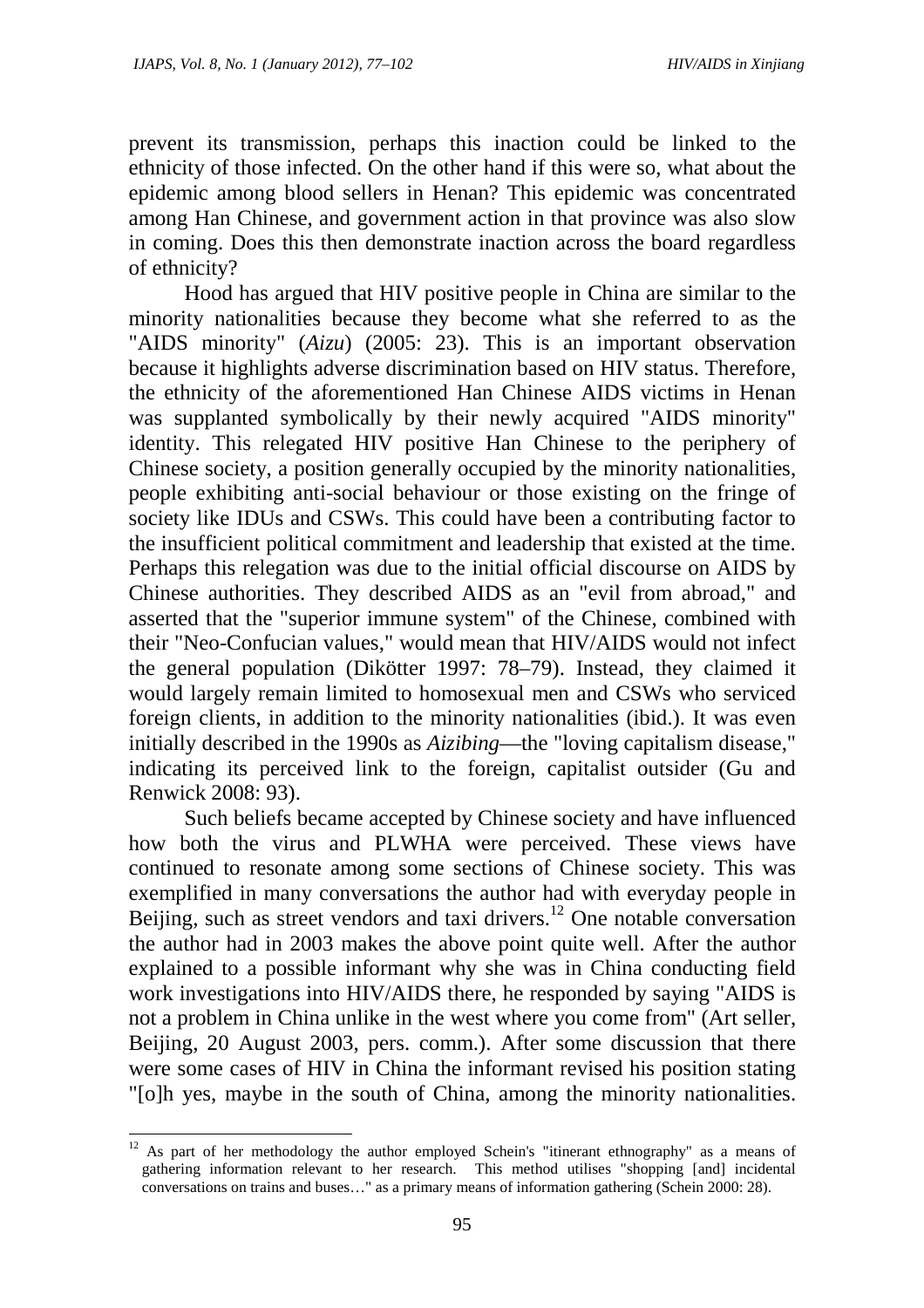But not here" (ibid). This account reflects Hood's findings. She states early state media portrayals of HIV/AIDS were centred on the foreign "other" or those on the periphery such as minority nationalities and traditional high risk groups like CSWs and MSM. This has affected how the Chinese view the disease and their own (low) self-perceived risk of contracting it (Hood 2011: 178).

In her examination of the cultural politics of HIV/AIDS, Hyde (2007: 25) states that "[i]n China's borderlands, the public health bureaucracy began to first address the epidemic and then to blame the minority inhabitants for its spread." In addition, she states that HIV "is also very much a disease of moral and geographic imaginations" (ibid: 27). This also speaks to Hood's observations that PLWHA have been transported from the centre of Chinese society to its periphery due to their HIV positive status. However, this author proposes that unlike the ethnic minorities, those belonging to the AIDS minority can still escape their minority position if their HIV status remains undisclosed.

For Uyghurs (and other minority nationalities), there is no escape. They will continue to occupy the Chinese periphery, geographically and socially, for the foreseeable future. They, like other minority nationalities, have been considered a people on the margins whose cultural, religious, economic and political aspirations run counter to the Chinese government's notion of a multi-ethnic unified society. Furthermore, years of government attempts at assimilation or integration have not yet succeeded. Instead, they have been fiercely resisted at times. Xinjiang is still challenged by separatism and ethnic instability as was most recently seen in the July 2009 race riots in Ürümqi and the July 2011 attacks in Kashgar and Khotan. It is an environment dominated by the racial dichotomy of Han and non-Han. More importantly, as the Uyghur majority feel more insecure about their position in a region with seemingly ever-increasing numbers of Han Chinese, attempts to cling to their differences, the things that make them ethnically different to Han Chinese will likely become ever-more forceful. However, HIV/AIDS will become an important fight for them into the future if the epidemic keeps expanding. McMillen (2009: 18) concludes that HIV/AIDS is an important issue that needs to be factored into "any assessment concerning the future of [Xinjiang]."

Rudelson and Jankowiak summarise the HIV/AIDS factor brilliantly in their discussion of Uyghur acculturation and resistance. They conclude that HIV/AIDS "overwhelms their [Uyghur] battles over identity and turns those battles into a struggle for their communal survival" (Rudelson and Jankowiak 2004: 319). This author concurs with their findings. HIV/AIDS is posing a serious threat to the minority nationalities in Xinjiang, particularly the Uyghurs. The initial government delay in adequately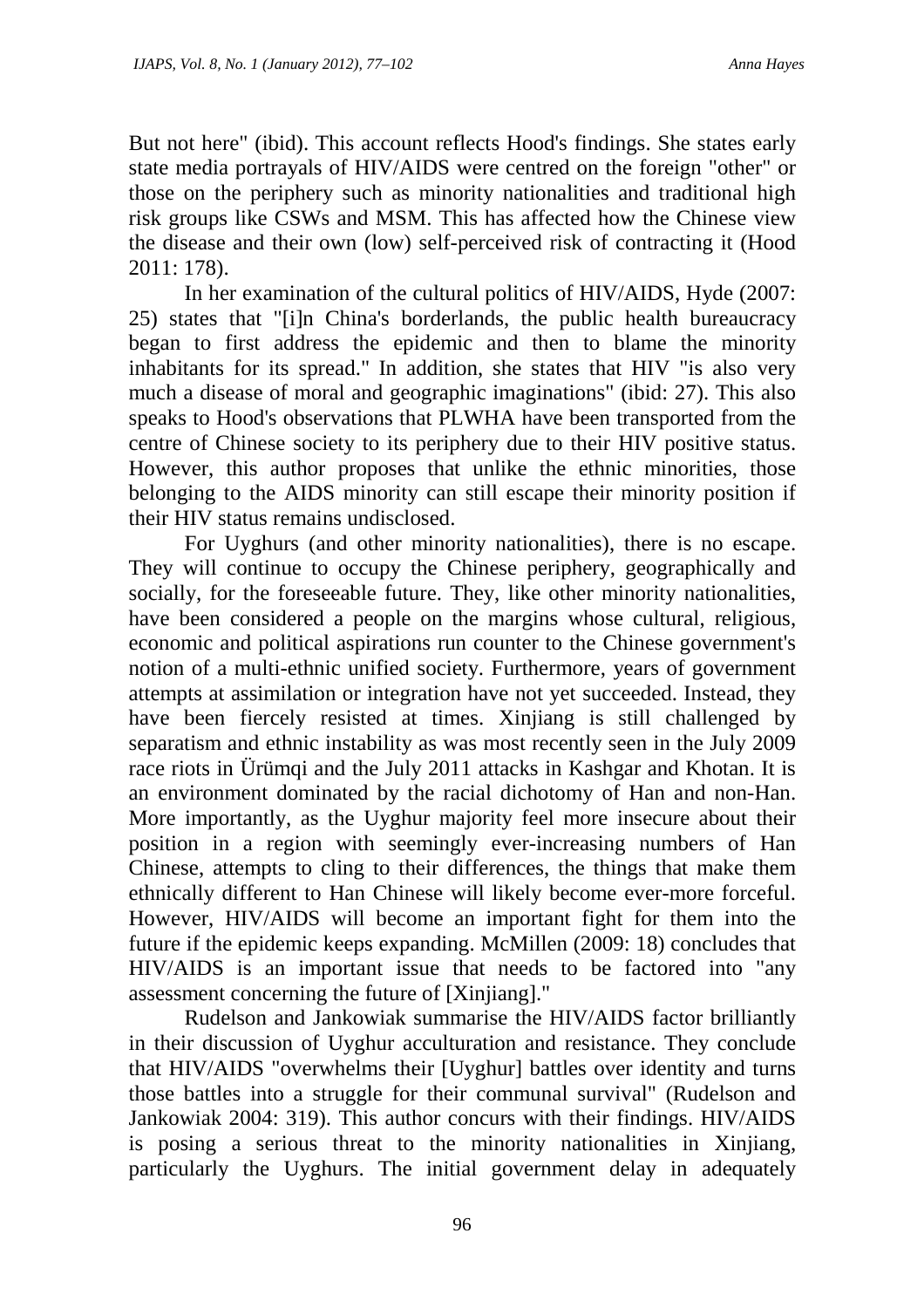responding to the increasing HIV/AIDS epidemic in Xinjiang has caused some Uyghurs to level blame and criticism at the government. When combined with historical, political and ethnic tensions in the region, as well as the unfulfilled goal of real "autonomy" either within, or outside of, the Chinese state, the situation in Xinjiang appears dire. With each new HIV case, these tensions will continue to mount and may lead to stronger resistance as survival becomes the fundamental goal. Therefore, HIV/AIDS poses a serious "ill" in Xinjiang—both in terms of health security and regional stability.

## **CONCLUSION**

Thus the political, economic and social status quo between Han Chinese and the minority nationalities in Xinjiang is an uneasy one. Han Chinese domination of regional affairs has contributed to marginalisation of minority nationalities and growing social instability, both of which deepen vulnerability to HIV. It is therefore not surprising that Xinjiang is experiencing an HIV/AIDS epidemic primarily affecting the minority nationalities. In addition, years of HIV prevention mismanagement, sometimes including the omission of minority nationalities from the scope of regional HIV prevention campaigns, has caused groups such as the Uyghurs to be distrustful of the government. Should cultural, religious and linguistically appropriate HIV/AIDS prevention strategies not be scaled up and widely implemented throughout all of Xinjiang, further discontent among Xinjiang's minority nationalities will surface.

Thus, the HIV/AIDS epidemic is an important dynamic in the region and it could emerge as the single most important issue if the epidemic reaches pandemic proportions. Greater autonomy is necessary for Xinjiang, for without it we shall see continued resistance to Chinese rule, and race riots like those which occurred in 2009 and 2011 could become a more frequently occurring event. China's grand plan for a unified multi-ethnic state is only possible if Han dominance is removed, and the minority nationalities are provided greater educational, economic and political opportunities for self-determination. The region's majority population cannot be overlooked and Han Chinese cannot continue to be the primary beneficiaries of government development in the region. The increasing numbers of Han migrants to the region is untenable because it fuels the racial dichotomy between Han and non-Han. It also forces minority nationality assimilation into the dominant Han culture, and is increasing the marginalisation of minority nationalities. These factors also make the collective Uyghur identity more pronounced and possibly more radicalised,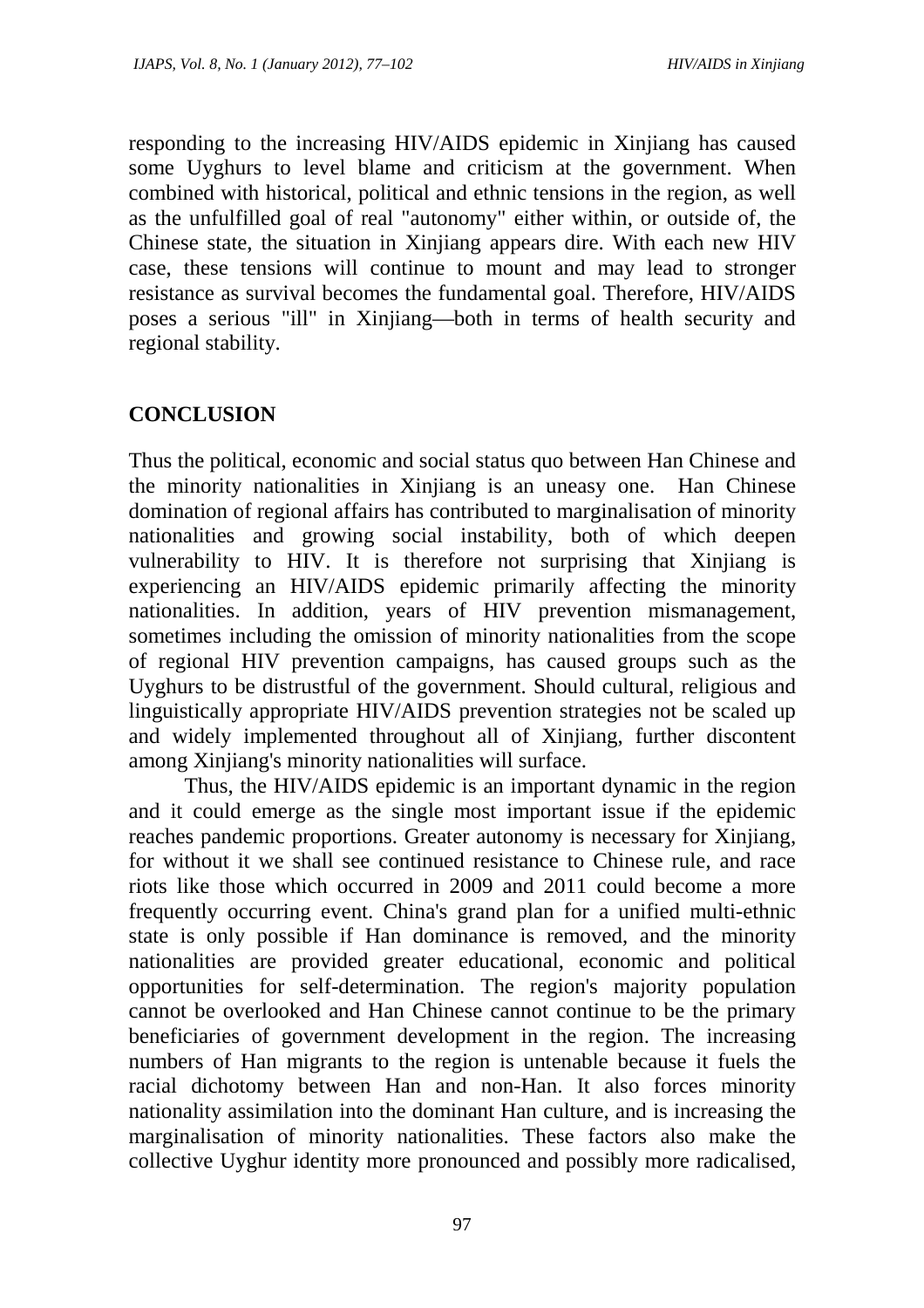as Uyghurs emphasise and assert ethnic differences in order to increase their agency and power. Clearly, concerted governmental and non-governmental action is not all that is needed to reverse current HIV trends in Xinjiang. Allowing greater autonomy in the region is also necessary. This will see the minority nationalities become a stronger and more integrated part of the internal social, political and economic infrastructure of the region and it will allow them to have a greater voice in determining Xinjiang's future *within* the Chinese state, rather than causing them to desire a future *outside* of it.

### **ACKNOWLEDGEMENTS**

I would like to thank Professor Donald McMillen for his encouragement of my exploration into HIV/AIDS in Xinjiang and the importance of a human security approach in the region. It has been a privilege to learn from him and to later work alongside him in the fields of Asian Studies and International Relations. I would also like to thank two anonymous peer reviewers for their insightful comments and suggestions on this paper.

## **REFERENCES**

- Aksu Prefecture Health Bureau. 2007. Aksu Prefecture Report on HIV Prevention and Control Work. Unpublished government report prepared by Aksu Prefecture Health Bureau, 5 August (in Chinese).
- Chan, L-H. 2011. *China Engages Global Health Governance*. New York: Palgrave MacMillan.
- Clarke, M. 2007. The Problematic Progress of 'Integration' in the Chinese State's Approach to Xinjiang, 1759–2005. *Asian Ethnicity* 8(3): 261–289.
- Dillon, M. 2004. *Xinjiang China's Muslim Far Northwest*. New York: RoutledgeCurzon.
	- \_\_\_\_\_. 2011. Death on the Silk Route: Violence in Xinjiang. *BBC News*, 3 August. http://www.bbc.co.uk/news/world-asia-pacific-14384605 (accessed 22 August 2011).
- Dikötter, F. 1997. A History of Sexually Transmitted Diseases in China. In *Sex, Disease and Society: A Comparative History of Sexually Transmitted Diseases and HIV/AIDS in Asia and the Pacific*, ed. Lewis, M., Bamber, S. and Waugh, M., 67–83. London: Greenwood Press.
- Eberstadt, N. 2002. The Future of AIDS. *Foreign Affairs* 81(6): 22–45.
- Feldbaum, H., Lee, K. and Patel, P. 2006. The National Security Implications of HIV/AIDS. *PLoS Medicine* 3(6): 774–778.
- Gill, B. and Gang, S. 2006. HIV/AIDS in Xinjiang: A Growing Regional Challenge. *China and Eurasia Forum Quarterly* 4(3): 35–50.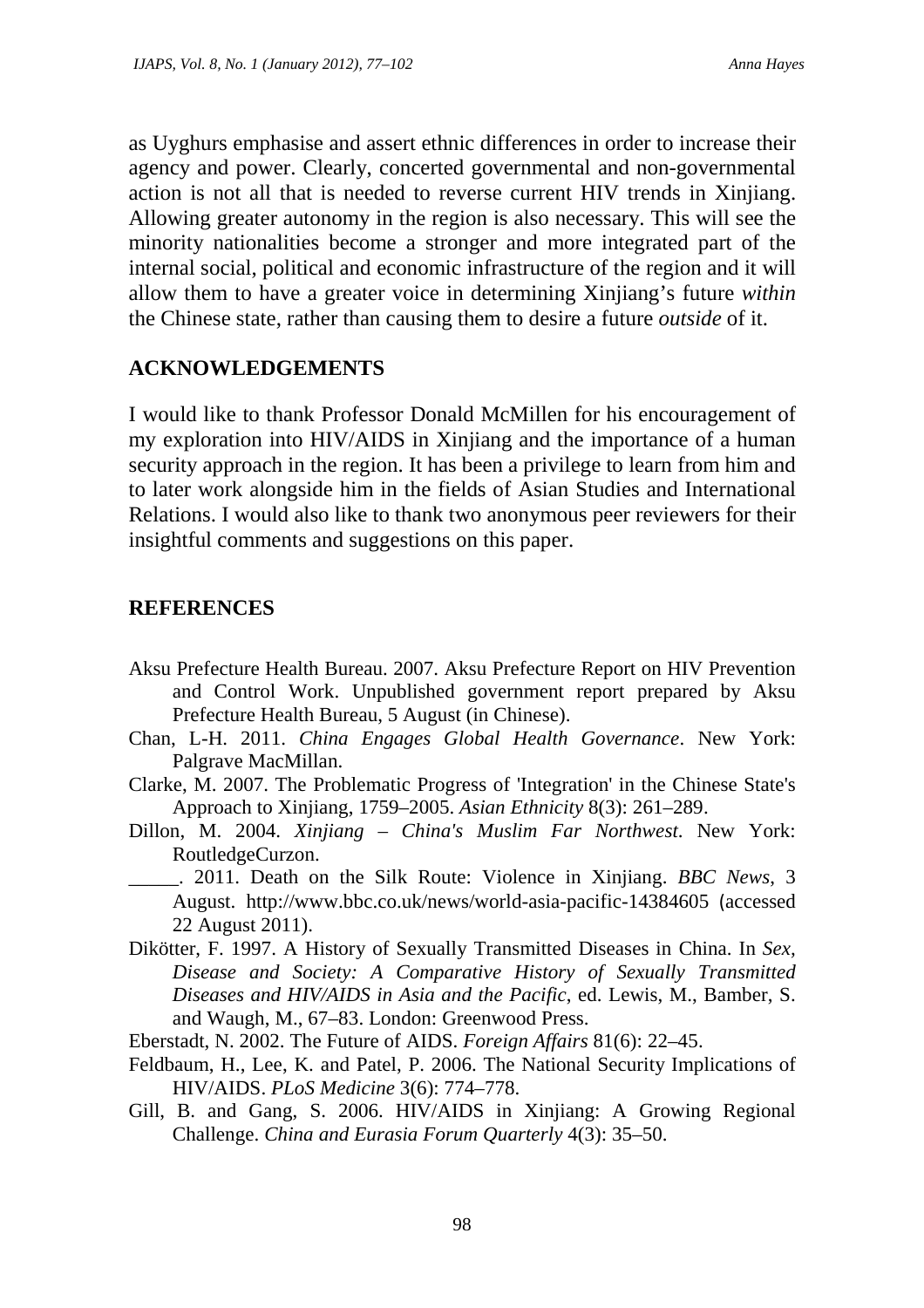- Gill, B., Huang, Y. and Lu, X. 2007. *Demography of HIV/AIDS in China*. Report of the Task Force on HIV/AIDS - Center for Strategic and International Studies. http://www.csis.org (accessed 18 July 2009).
- Gittings, J. 2002. China Admits 'Blood Stations' Caused Steep Rise in AIDS. *The Guardian,* 10 September. http://www.guardian.co.uk/Print/ 0,3858,4497734, 00.html (accessed 26 March 2003).
- Gladney, D. 2004. Responses to Chinese Rule. Patterns of Cooperation and Opposition. In *Xinjiang China's Muslim Borderland*, ed. Starr, F., 375–396. Armonk: ME Sharpe.
- Gu, J. and Renwick, N. 2008. China's Fight against HIV/AIDS. *Journal of Contemporary China* 17(54): 85–106.
- Hagt, E. 2004. HIV, STI's and Drugs in Xinjiang and Central Asia. *The Analyst*. Central Asia – Caucasus Institute, 11 February. http://www.cacianalyst.org/? q=node/1852/print (accessed 23 September 2009).
- Hayes, A. 2005. AIDS, 'Bloodheads' and Cover-Ups: The 'ABC' of Henan's AIDS Epidemic. *Australian Quarterly: Journal of Contemporary Analysis* 77(3): 12–16.
- Hayes, A. and Qarluq, A. 2011. Human Insecurity and HIV/AIDS in Xinjiang Uyghur Autonomous Region. *Australian Journal of International Affairs* 65(2): 203–219.
- He, B. and Guo, Y. 2000. *Nationalism, National Identity and Democratization in China*. Aldershot: Ashgate.
- Hood, J. 2005. Narrating HIV/AIDS in the PRC Media: Imagined Immunity, Distracting Others, and the Configuration of Race, Place and Disease. Master's thesis, School of Asian and Pacific Studies, Australian National University, Canberra.

\_\_\_\_\_. 2011. *HIV/AIDS, Health and the Media in China: Imagined Immunity Through Racialised Disease.* London: Routledge.

- Hyde, S. T. 2007. *Eating Spring Rice: The Cultural Politics of AIDS in Southwest China.* Berkeley: University of California Press.
- Iredale, R., Bilik, N. and Su, W. 2001. *Contemporary Minority Migration, Education and Ethnicity in China*. Cheltenham: Edward Elgar.
- Kamalov, A. 2009. Uyghurs in the Central Asian Republics: Past and Present. In *China, Xinjiang and Central Asia: History, Transition and Crossborder Interaction into the 21st Century*, ed. Mackerras C. and Clarke, M., 115– 132. London: Routledge.
- Kashgar Center for Disease Control. 2007. Integrate Resources; Expand the Service Functions of the Center. Unpublished government report prepared by the Kashgar Center for Disease Control, May (in Chinese).
- Kerr, D. and Swinton, L. 2008. China, Xinjiang, and the Transnational Security of Central Asia. *Critical Asian Studies* 40(1): 113–142.
- Lewis, H. 2009. Xinjiang An Inevitable Explosion. *Amnesty International Australia*. http://www.amnesty.org.au/china/comments/21781 (accessed 28 March 2011).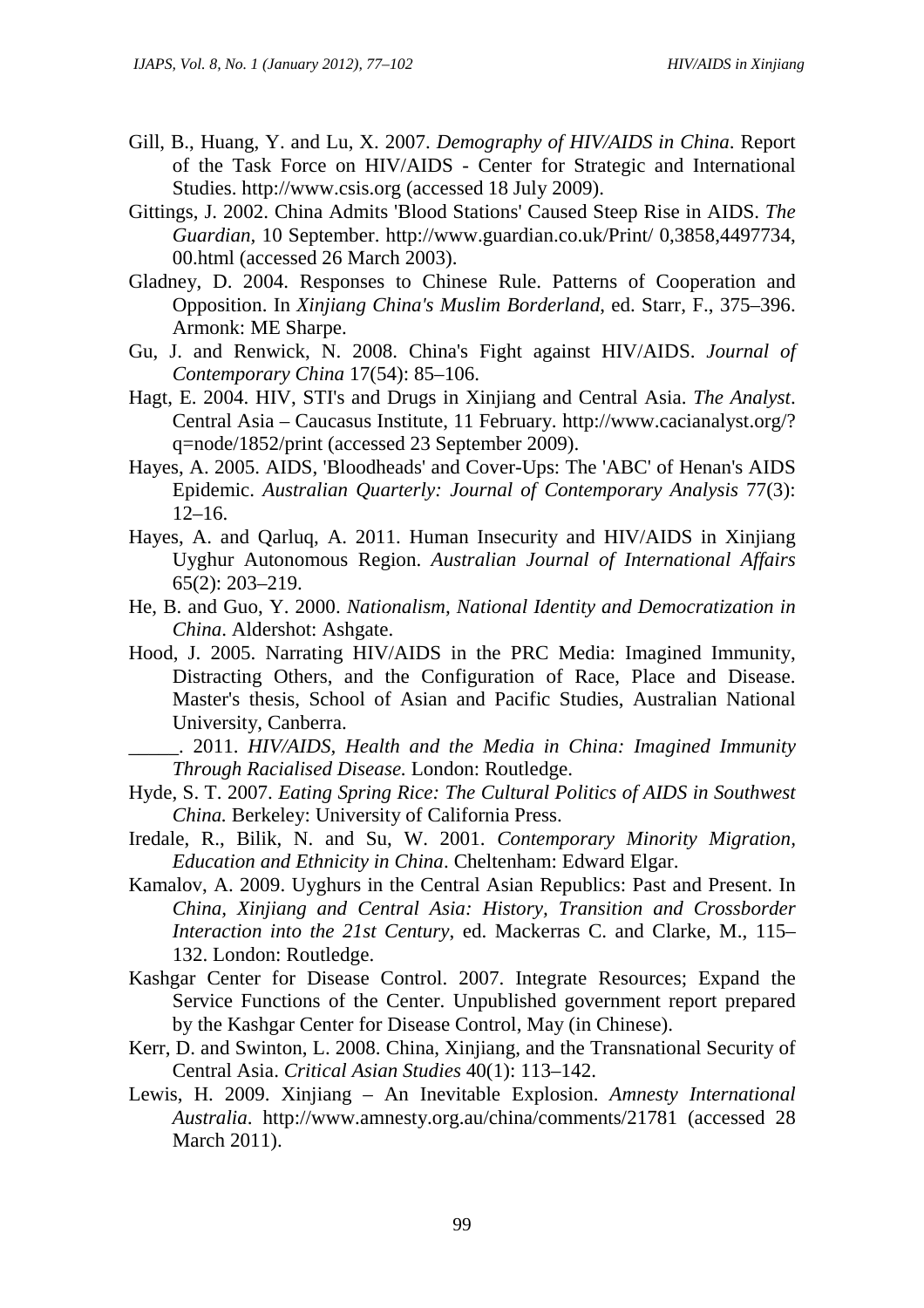- Li, H., Mei, L., Zhou, J. and Liu, Y. 2008. Analysis of Results of AIDS Surveillance in Xinjiang Production and Construction Corps from 2003– 2005. *Chinese Journal of Health Inspection* 18(2): 318–319 (Chinese).
- Li, H. et al. 2010. From Spectators to Implementers: Civil Society Organizations Involved in AIDS Programmes in China. *International Journal of Epidemiology* 39: ii65–ii71.
- Li, W. 2011. A Feasibility Study on Publicizing and Popularizing AIDS Prevention Knowledge among the Migrant Population in Railway Station and on Passenger Trips. Report for the Hubei Center for Disease Control and STD/AIDS Prevention. http://www.tsu-aids.org.cn/document/20110124145 330743277.pdf (accessed 24 March 2011).
- Li, X. 2008. AIDS in Xinjiang Reportedly 24,818 Cases in Total, New Case Number 3,928. *Sohu.com.* http://health.sohu.com/20081126/n2608626 19.shtml (in Chinese, accessed 21 September 2009).
- Liew, L. H. 2004. Reaching out to Taiwan, Keeping in Xinjiang. In *Nationalism, Democracy and National Integration in China*, ed. Leong, H. L. and Shaoguang, W., 196–218. London: RoutledgeCurzon.
- Mackerras, C. 2003. Ethnic Minorities in China. In *Ethnicity in Asia*, ed. Mackerras, C., 15–47. London: RoutledgeCurzon.
	- \_\_\_\_\_. 2004. Ethnicity in China: The Case of Xinjiang. *Harvard Asia Quarterly* 8(1). www.asiaquarterly.com/content/view/142/40/ (accessed 1 May 2010).
	- \_\_\_\_\_. 2009. Xinjiang and Central Asia since 1990: Views from Beijing and Washington and Sino-American Relations. In *China, Xinjiang and Central Asia: History, Transition and Crossborder Interaction into the 21st Century*, ed. Mackerras, C. and Clarke, M., 133–150. London: Routledge.
- Maimaiti, N. et al. 2010. Knowledge, Attitude and Practice Regarding HIV/AIDS among University Students in Xinjiang. *Global Journal of Health Science* 2(2): 51–60.
- McMillen, D. 2009. China, Xinjiang and Central Asia. In *China, Xinjiang and Central Asia: History,Transition and Crossborder Interaction into the 21st Century*, ed. Mackerras, C. and Clarke, M., 1–20. London: Routledge.
- Millward, J. A. and Tursun, N. 2004. Political History and Strategies of Control, 1884–1978. In *Xinjiang China's Muslim Borderland*, ed. Starr, F., 63–98. Armonk: ME Sharpe.
- Ministry of Health of the People's Republic of China. 2010. *China 2010 UNGASS Country Progress Report (2008–2009)*. http://www.aidsdatahub.org (accessed 28 February 2011).
- National Center for AIDS/STD Prevention and Control. 2006. *2005 Update on the HIV/AIDS Epidemic and Response in China.* Report for the Chinese Center for Disease Control and Prevention. www.unchina.org/unaids/2005- China%20HIV-AIDS%20Estimation-English.pdf (accessed 1 January 2006).
- Park, A. 2003. China's Secret Plague: How One U.S. Scientist is Struggling to Help the Government Face Up to an Exploding AIDS Crisis. *Time*, 15 December 49: 48–54.
- Qin, L. et al. 2005. Combating HIV/AIDS in Mainland China: An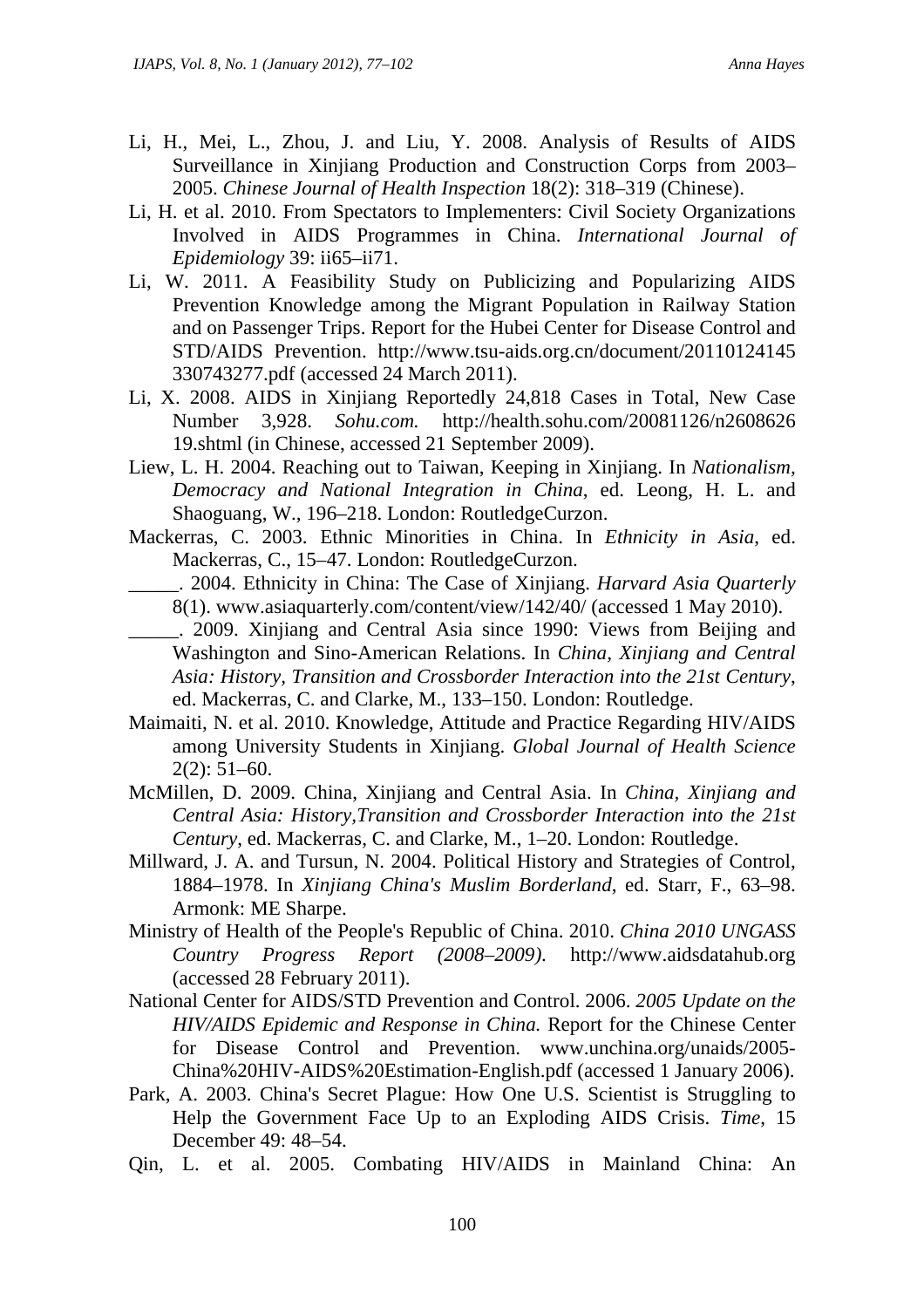Epidemiological Review of Prevention and Control Measures. *Southeast Asian Journal of Tropical Medicine and Public Health* 36(6): 1479–1486.

- Rudelson, J. 2003. *HIV/AIDS as a Regional Security Threat*. Center for Strategic and International Studies. http://www.csis.org/media/ csis/events/030605\_ rudelson.pdf (accessed 18 July 2009).
- Rudelson, J. and Jankowiak, W. 2004. Acculturation and Resistance: Xinjiang Identities in Flux. In *Xinjiang: China's Muslim Borderland*, ed. Starr, F., 299–319. London: ME Sharpe.
- Schein, L. 2000. *Minority Rules: The Miao and the Feminine in China's Cultural Politics*. Durham: Duke University Press.
- Statistical Bureau of Xinjiang Uygur Autonomous Region. 2007. *Xinjiang Statistical Yearbook 2007*. Beijing: China Statistics Press (in Chinese).
- Teng, G. and Hu, Y. 2011. AIDS Prevention Program on Trains Transporting Cotton Pickers to Xinjiang. Report for the Provincial Center for Sexually Transmitted Diseases and AIDS. http://www.tsu-aids.org.cn/document /20110124150830946610.pdf (accessed 25 March 2011).
- Tianshan Net. 2007. Survey of the Xinjiang Uyghur Autonomous Region. http://www.tianshannet.com (in Chinese, accessed 13 July 2007.).
	- 2010. China's Xinjiang Offers Free HIV/AIDS Tests, Treatment. http://www.aboutxinjiang.com/news/content/201010/08/content\_5289287. htm (accessed 21 August 2011).
- UNAIDS. 2002. *HIV/AIDS: China's Titanic Peril*. http://www.unaids.org/ whatsnew/newadds/AIDSChina2001update.pdf (accessed 26 March 2003).
	- \_\_\_\_\_. 2008. *UNGASS Country Progress Report: P. R. China.* Reporting Period January 2006–December 2007. http://data.unaids.org/pub/Report/2008/china \_2008\_country\_progress\_report\_en.pdf (accessed 23 September 2009).
	- \_\_\_\_\_. 2010a. *China: MSM Country Snapshots Country Specific Information on HIV, Men Who Have Sex with Men (MSM) and Transgender People (TG)*. August, version 2. http://www.aidsdatahub.org (accessed 28 February 2011).
- \_\_\_\_\_. 2010b. *UNGASS Country Progress Report: P. R. China*. Reporting Period from January 2008–December 2009. http://www.aidsdatahub.org (accessed 28 February 2011).
- Van Wie Davis, E. 2008. Uyghur Muslim Ethnic Separatism in Xinjiang, China. *Asian Affairs: An American Review* 35(1): 15–30.
- Wang, A. 2006. Uses of Prevention of Mother-to-Child-Transmission of HIV Services: A Study of HIV-Positive Women in Yining, Xijiang, China. Master's thesis, Mahidol University, Salaya Thailand.
- Wang, Y. 2000. A Strategy of Clinical Tolerance for the Prevention of HIV and AIDS in China. *Journal of Medicine and Philosophy* 25(1): 48–61.
- Wei, H. 2000. Spread of AIDS Looms Large. *Beijing Review* 43(24): 12–19.
- Wheeler, K. et al. 2007. Islam in Xinjiang: Tian Shan District Interventions to Reduce HIV/AIDS. *Development* 50(3): 90–92.
- World Health Organisation. 2001. *HIV/AIDS in Asia and the Pacific Region*. http://www.wpro.who.int/pdf/sti/aids2001/complete.pdf (accessed 26 March 2003).